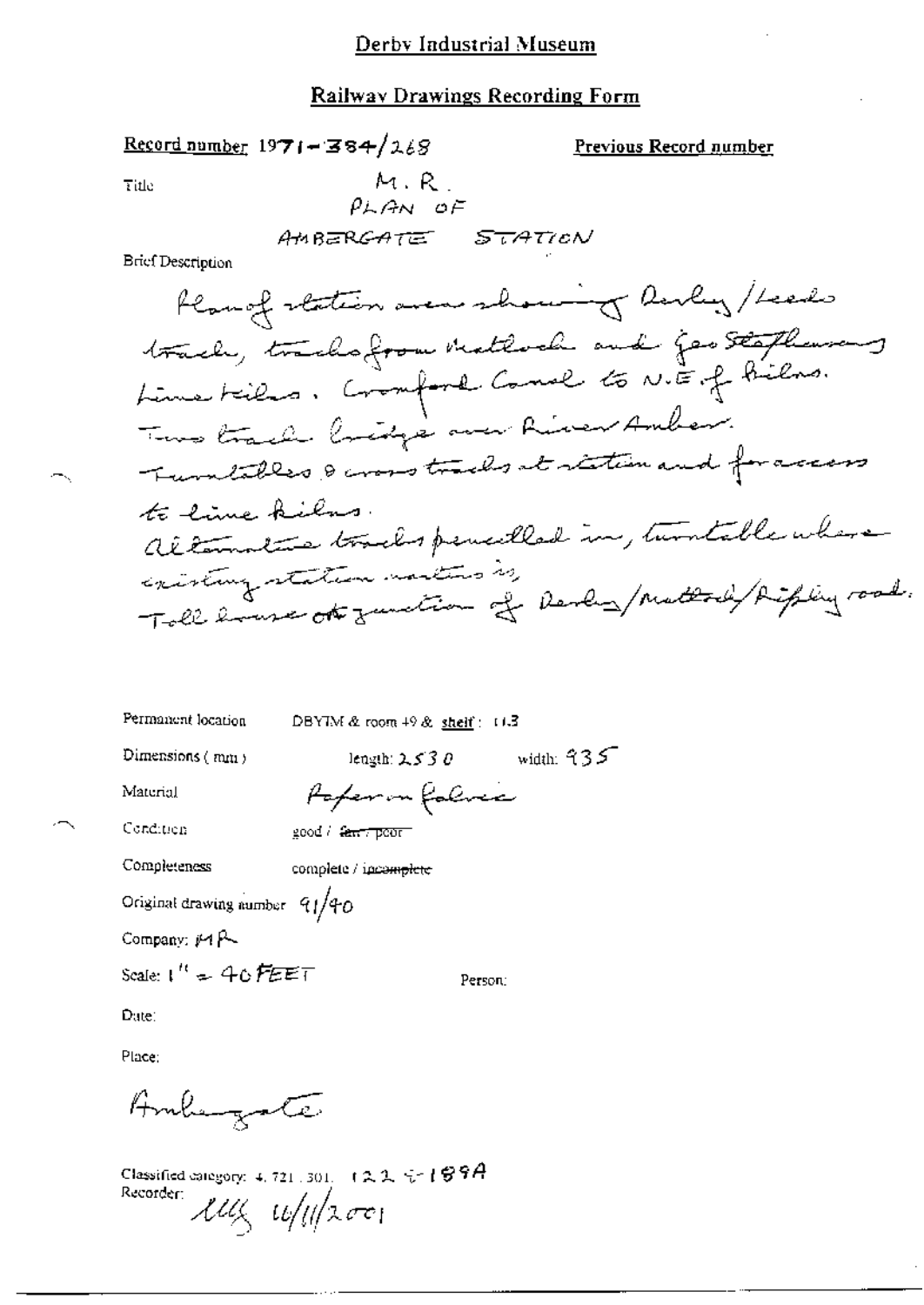#### Record number 1997-5/360

Previous Record number MRP132/404

Title

**Brief Description** 

flange Auburgates station showing leg and road access.

| Permanent location        | DBYIM & room 49 & shelf: $7$ $4$ |                                |
|---------------------------|----------------------------------|--------------------------------|
| Dimensions (mm)           | length: $(150 -$                 | width: $115$                   |
| Material                  |                                  | Tracing paper on poperon follo |
| Condition                 | good / Tair / poor               |                                |
| Completeness              | complete / incomplete            |                                |
| Original drawing number   | 758                              |                                |
| Company: MR               |                                  |                                |
| Scale: $\sqrt{240}$ FEET] |                                  | Person:                        |
| Date: $\sim$              |                                  |                                |
|                           |                                  |                                |

Ambergate

Place:

Classified category: 4, 721, 301,  $\overline{\bullet}$  = 199A, $\theta_i$ C Recorder: **Lett** 13/2/98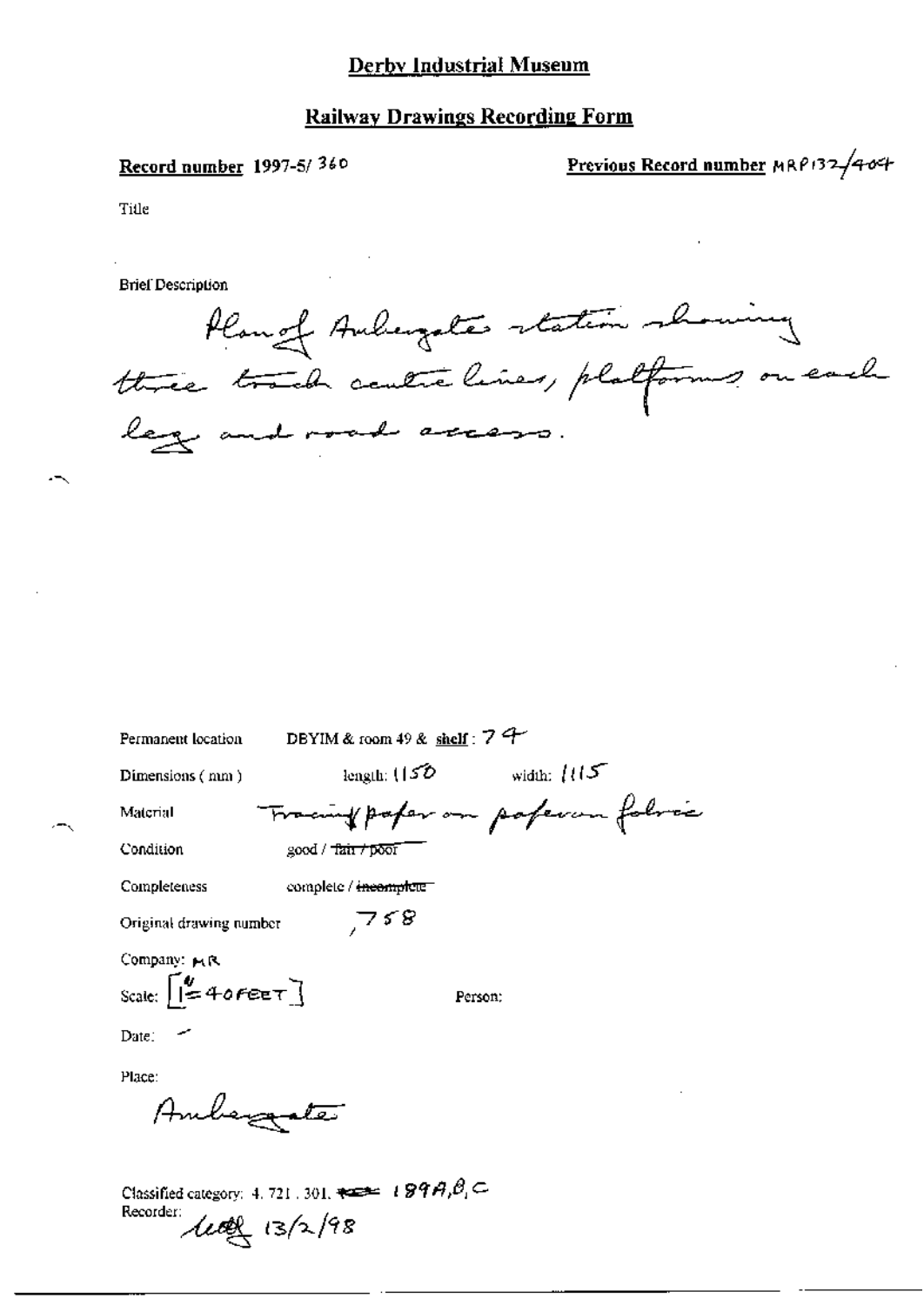#### Record number 1997-5/696, 6

Previous Record number HRP132/778

Title

respections that down out of the ming redions of **Brief Description** Oproposed MR localenão. Thissection : area of Anbergate station, Aired Ambor, Cramford Canal with Hays What I Molds What.

Permanent location

DBYIM & room 49 & shelf:  $92$ 

Tracing professor folice

Dimensions (mm)

length:  $795$  width:  $385$ 

Condition

Material

 $\gcd / 4$  and  $\sqrt{p}$ 

Completeness

complete / incomplete-

Original drawing number  $\sum_{k}$   $\ell_k$ 

Company:  $H_1A_2$ 

Scale:

Date:

Place:

Ambergate

Classified category: 4.721.301.  $897$ Recorder:  $\mu$ 

Person: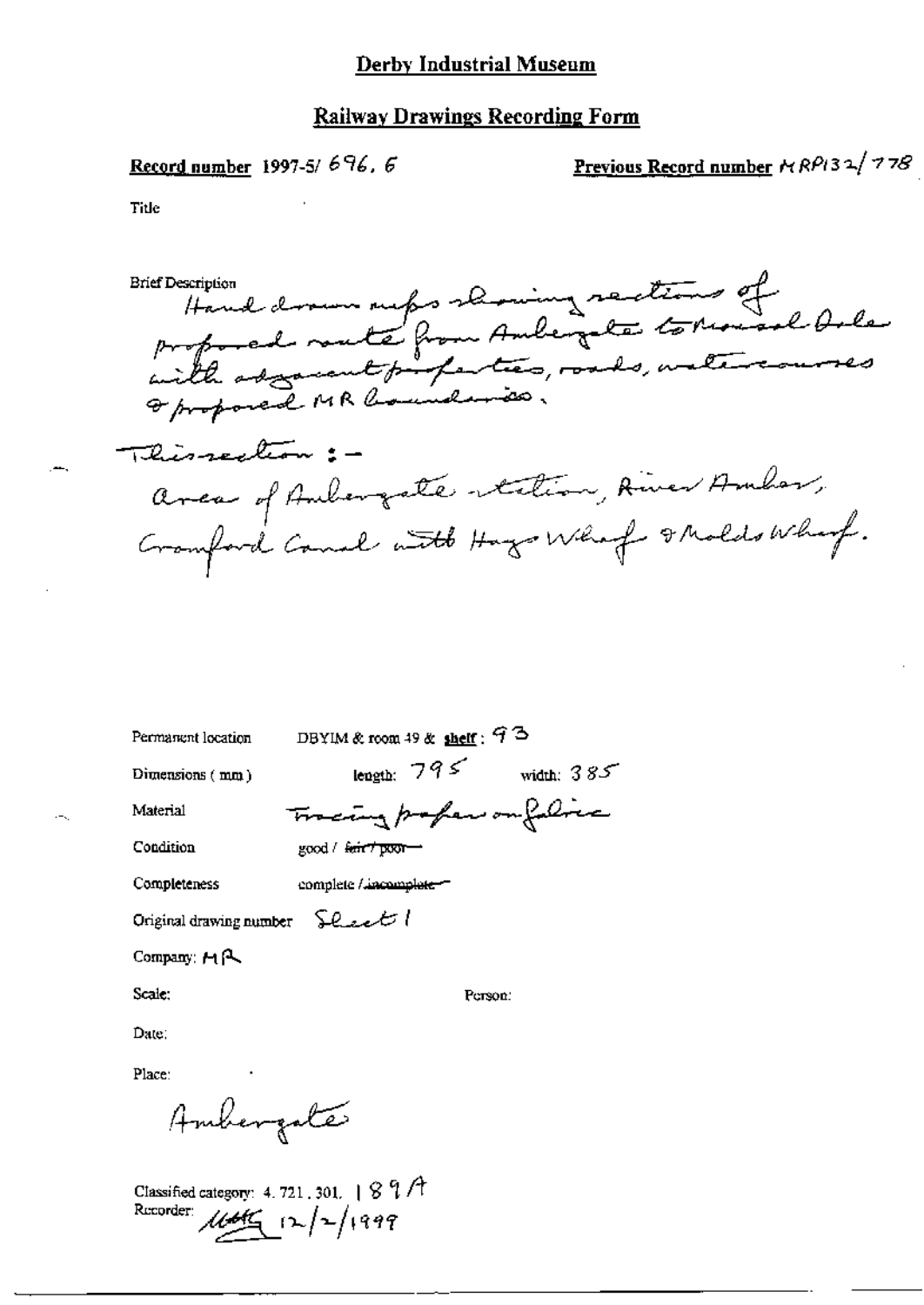## Record number 1997-5/791.1

Previous Record number  $\mu$  R  $\rho$  13  $\alpha$  /8 79

Title

**Brief Description** 

Mot showing proposed route centre line Buston. Unspecified location.<br>Concl overide, road and niver on otter. Chane Craming L.C?

| DBYIM & room 49 & shelf: $98$<br>Permanent location               |
|-------------------------------------------------------------------|
| width: $355$<br>length: $\triangledown$ $80$<br>Dimensions $(mm)$ |
| Trangforter in falsie<br>Material                                 |
| Condition<br>sported / fair / peter-                              |
| Completeness<br>complete / incomplete-                            |
| 676<br>Original drawing number $S$ -lee $\ell^-$ 2                |
| Company: MR                                                       |
| Scale:<br>Person:                                                 |
| Date:                                                             |
| Place:                                                            |
|                                                                   |

Classified category: 4, 721, 301,  $\sqrt{89}$   $\sqrt{7}$ Recorder:  $\mu u$ ,  $11 - 6 - 1999$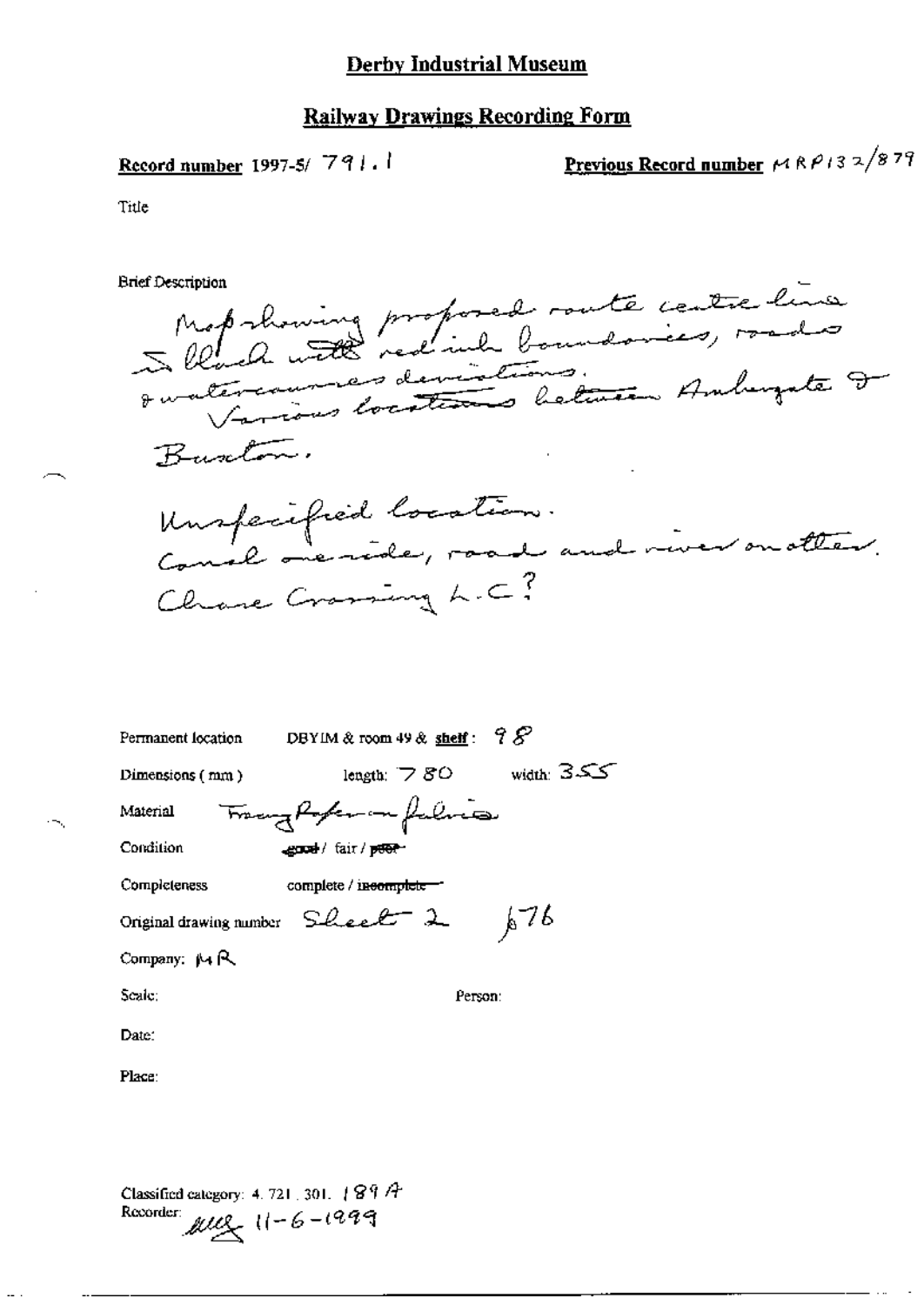#### **Railway Drawings Recording Form**

Previous Record number MRP132 / 919 Record number 1997-5/1110.1  $M, R$ . Title Ambergate and Manchester Branch Occupation Bridgeover River Amber **Brief Description** Elevation, plan Institution of three arch hidge for road over river.

$$
\{(10.2 - \text{Lalel})
$$

| Permanent location                  | DBYIM & room 49 & shelf : $/4/$ |              |
|-------------------------------------|---------------------------------|--------------|
| Dimensions (mm)                     | length: $9\,6\,O$               | width: $585$ |
| Material                            | Tracky folice                   |              |
| Condition                           | $\text{good}/\text{fair/prior}$ |              |
| Completeness                        | complete / incomplete ==        |              |
| Original drawing number $324/74$    |                                 |              |
| Company: MR                         |                                 |              |
| Scale: $1'' = 6$ Feet               | Person:                         |              |
| Date: $N_{\text{error}}$ $17, 1873$ |                                 |              |
| Place:                              |                                 |              |

Ambergate

Classified category: 4, 721 [301]  $\sqrt[4]{9}A$ Recorder:  $11/19/2000$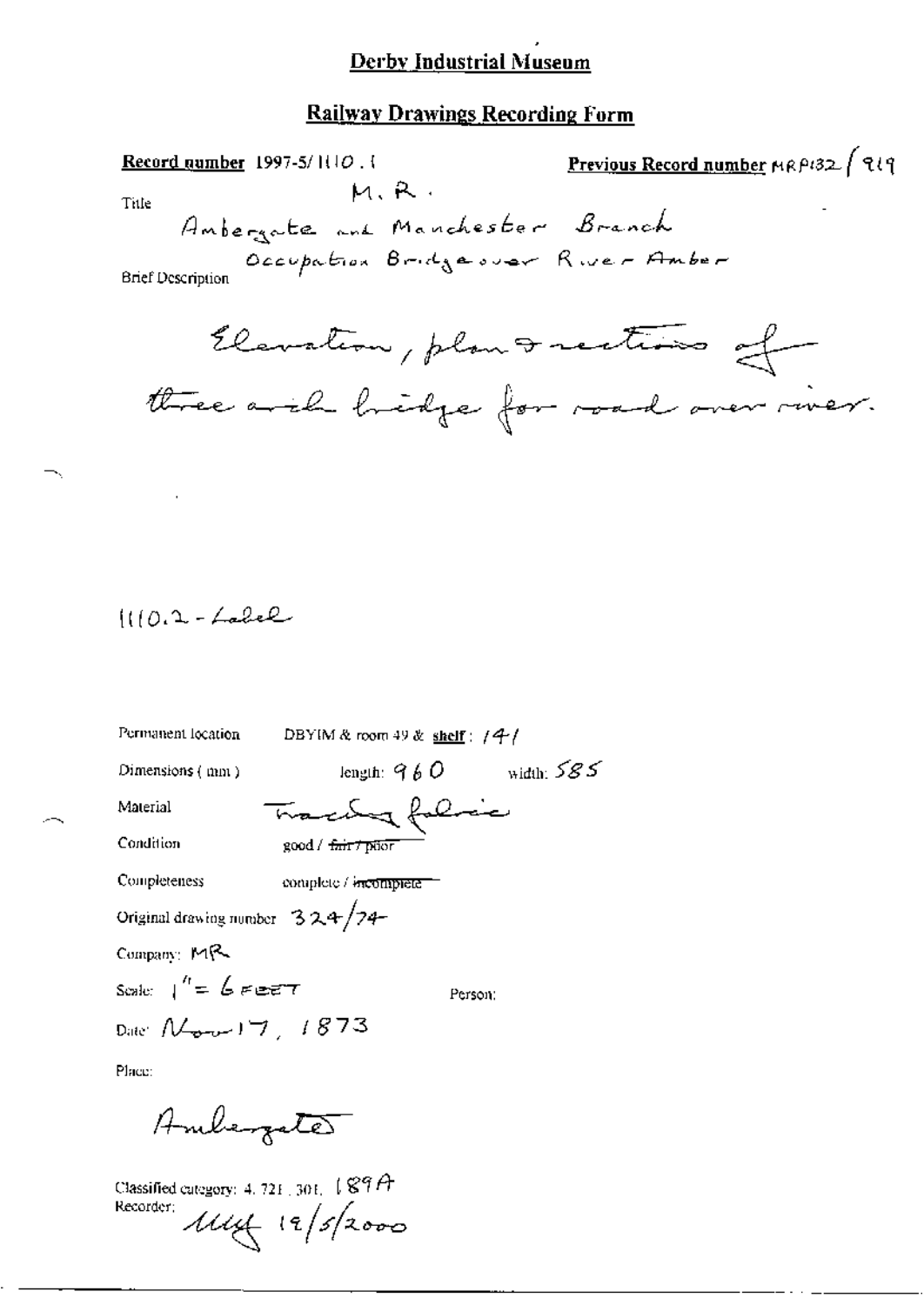Record number 1997-5/21,  $\frac{1}{2}$ Previous Record number  $MRP132/19$ Ilkston and Heaver Water Board Title **Brief Description** Plan & elevation of 9 vites where water mains pass underfour to MR tracks a structures. Water mains - red. Sites, 91825554. Calment undercattle and pamping station - neesbook Saté 2. SK 330552. Rife under Crouford Court, beashow Fo Holloway to Whitehandwell road. Site 3. 58352518. Bullbridge. Under Grouped Court)<br>Site 4. (Under MR)<br>Site 5. (Under Cromport Court Veaduct)<br>Site 6. 58378516. Life under road passing under HR (120<br>ر00  $\left(\widehat{q_{\ell} \widehat{\beta}}\right)$  $\rho_{TO}$ Permanent location DBYIM & room 49 & shelf :  $\mathcal{L}$ length:  $1410$  width: 670 Dimensions  $(mn)$ Material Tracing fabric Condition good / <del>fair / pour</del> **Completeness** complete / incomplete Original drawing number  $9663$ Company: Ilherton & Hermon Water Boar Scale: Maho 1'= 208.33<br>Side 1: Horiz 1'= 30 vERT 1'= 8' Side 2-9: Horiz 1'= 208.33 vERT 1'= 80 Date:  $16 \times c \cup i6c$ Place:

Classified category: 4, 721, 301,  $\sigma\sigma_{y}$ , 96B, 122, 145C, 189A. Recorder: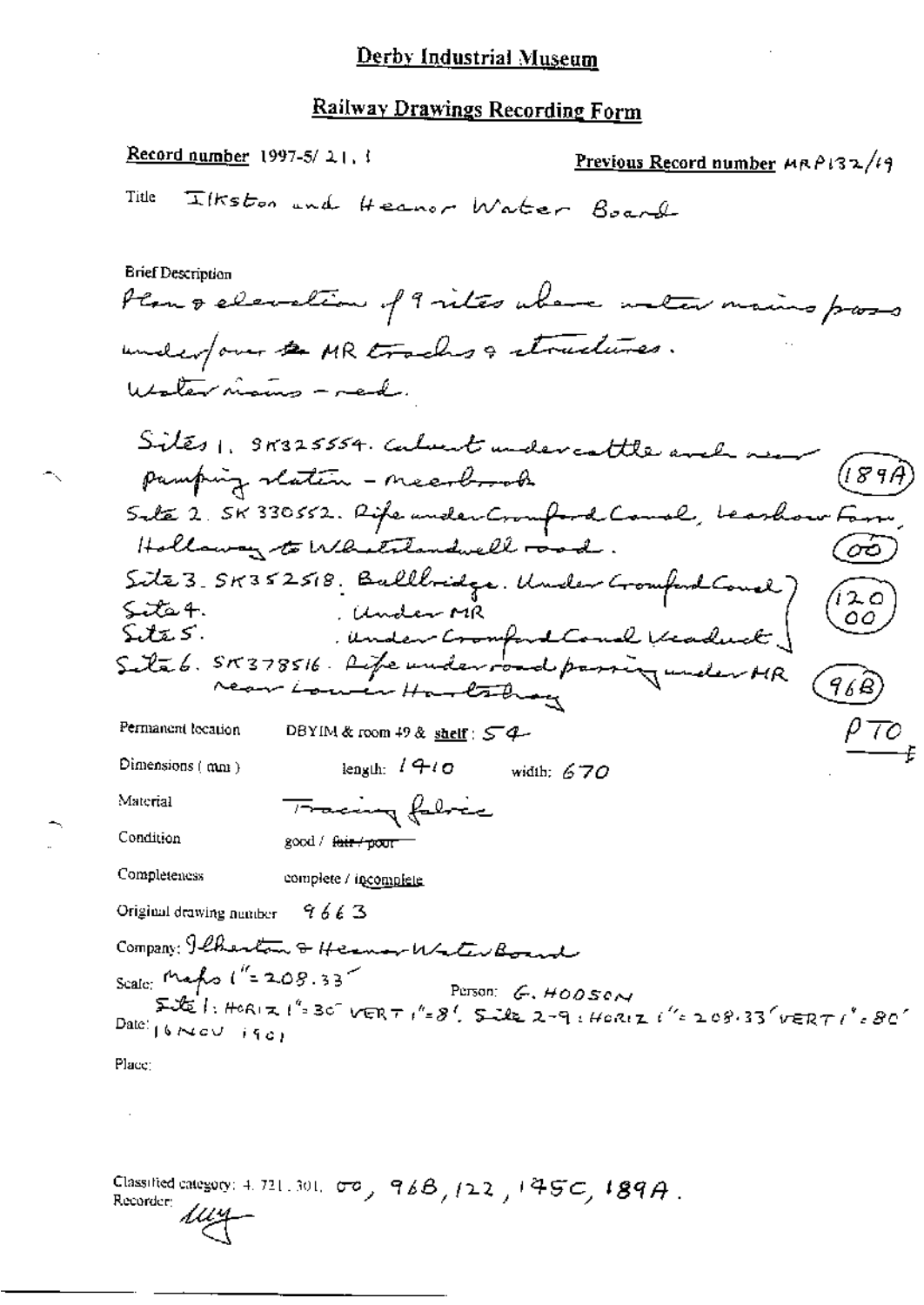## **Railway Drawings Recording Form**

## Record number 1997-5/21. 2

Previous Record number MRP132/19

Tide

Ilkston and Heaver Waber Board

**Brief Description** 

Blue copy point from 199-5/21. 1 Plan of 9 riles function pipes.

| Permanent location      | DBYIM & room 49 & shelf: $5^4$                   |
|-------------------------|--------------------------------------------------|
| Dimensions (mm)         | length: / $4\text{--}0\text{--}$<br>width: $650$ |
| Material                |                                                  |
| Condition               | Paper<br>good lair pour brittle                  |
| Completeness            | complete / incompteter                           |
| Original drawing number |                                                  |
| Company:                |                                                  |
| Scale:                  | Person:                                          |
| $_{\rm Duler}$          |                                                  |
| Place:                  |                                                  |
|                         |                                                  |
|                         |                                                  |
|                         |                                                  |

Classified energory: 4, 721, 301, 00, 968, 122, 1450, 189A Children 2007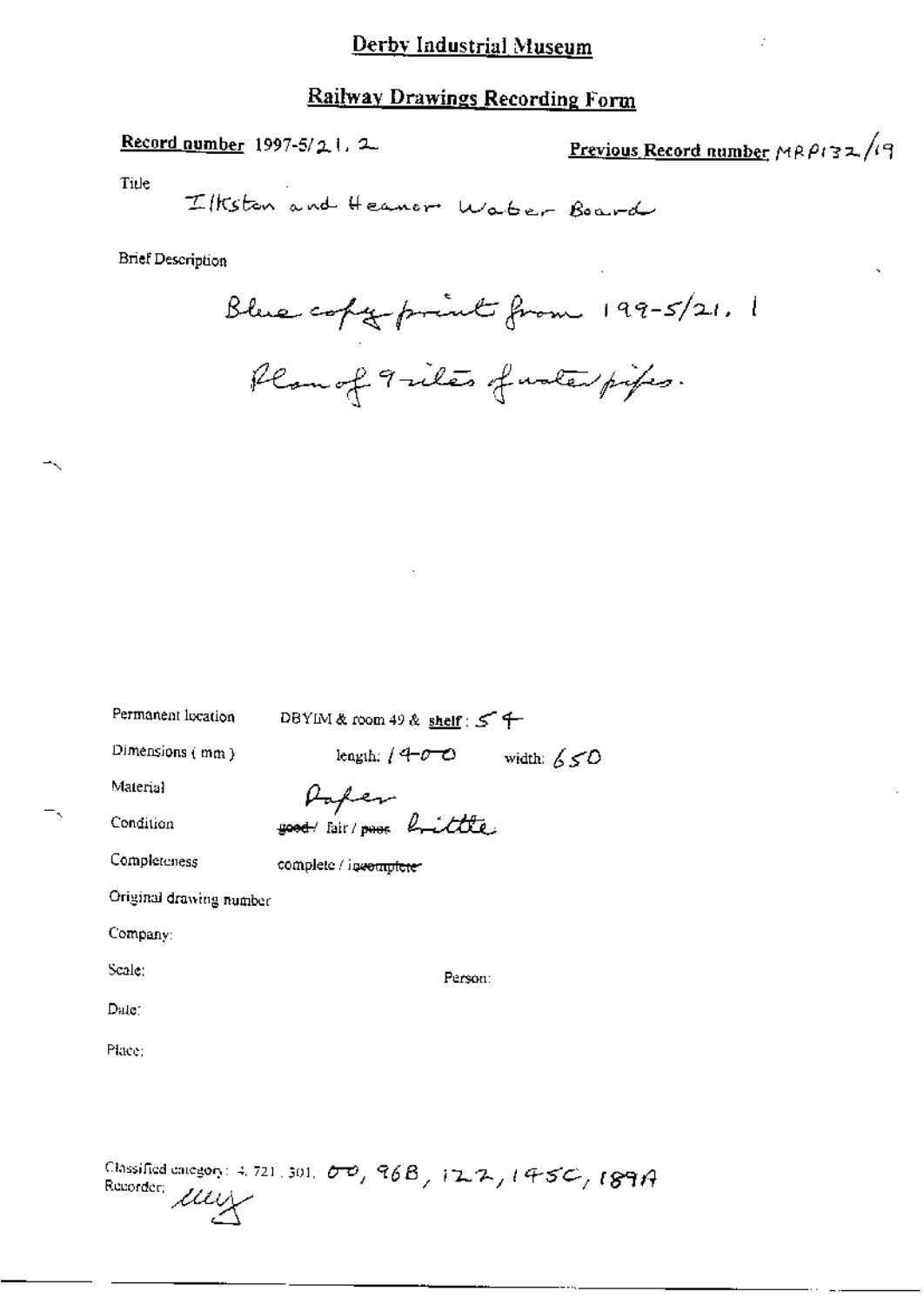Record number 1997-5/ $21.3$ 

Previous Record number 
$$
MRPI32/i9
$$

J

Title

⊷.

**Brief Description** 

Recorder: 200

| Permanent location      | DBYIM & room 49 & shelf ご子一                                                                     |
|-------------------------|-------------------------------------------------------------------------------------------------|
| Dimensions $(mn)$       | width: $430$<br>length: $265$                                                                   |
| Material                | Tracing folice                                                                                  |
| Condition               | good / fair+poor                                                                                |
| Completeness            | complete / incomplete                                                                           |
| Original drawing number |                                                                                                 |
| Company:                |                                                                                                 |
| Scale:                  | Person:                                                                                         |
| Date:                   |                                                                                                 |
| Place,                  |                                                                                                 |
|                         |                                                                                                 |
|                         |                                                                                                 |
| <b>Classical</b> Julie  | Classified category: 4 721, 301, $\sigma$ $\sigma$ , $\overleftrightarrow{33}$ , $(4.5C, 189A)$ |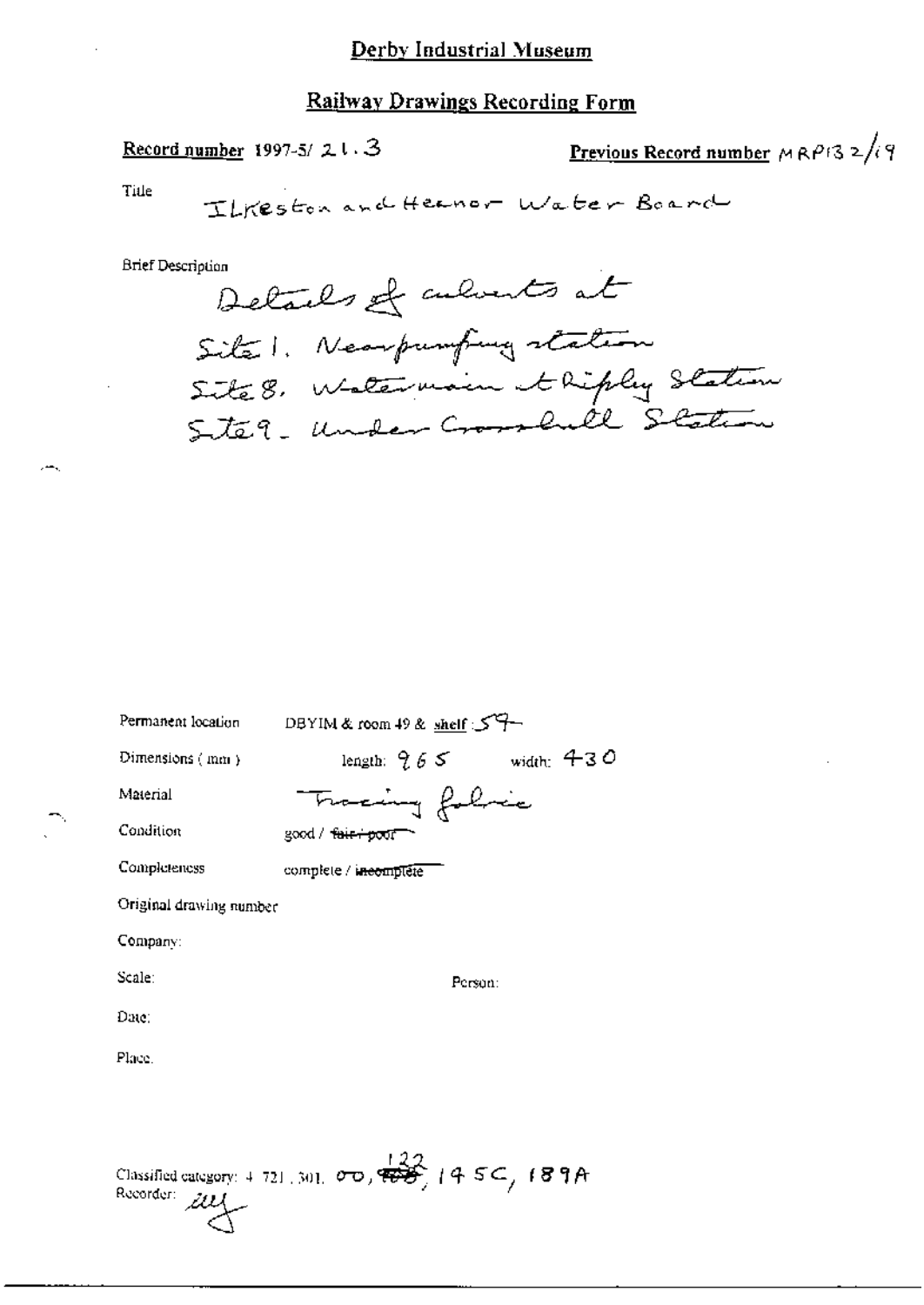# **Railway Drawings Recording Form**

Record number 1997-5/2 1.4

Previous Record number  $MRP132/uq$ 

Title

 $\sim$   $\sim$ 

Ilkesten end Heaner Water Board

**Brief Description** 

Blue copy print from 199-5/21.3

| Permanent location      | DBYIM & toom 49 & shelf: $54$ |
|-------------------------|-------------------------------|
| Dimensions $(mn)$       | length: $975$ width: $425$    |
| Material                |                               |
| Condition               | Rafer                         |
| Completeness            | complete / imcomplete         |
| Original drawing number |                               |
| Company:                |                               |
| Scale:                  | Person;                       |
| Date:                   |                               |
| Place:                  |                               |
|                         |                               |
|                         |                               |

Classified category, 4.721, 301,  $00, 122, 145$ ,  $145, 189$ Recorder: wy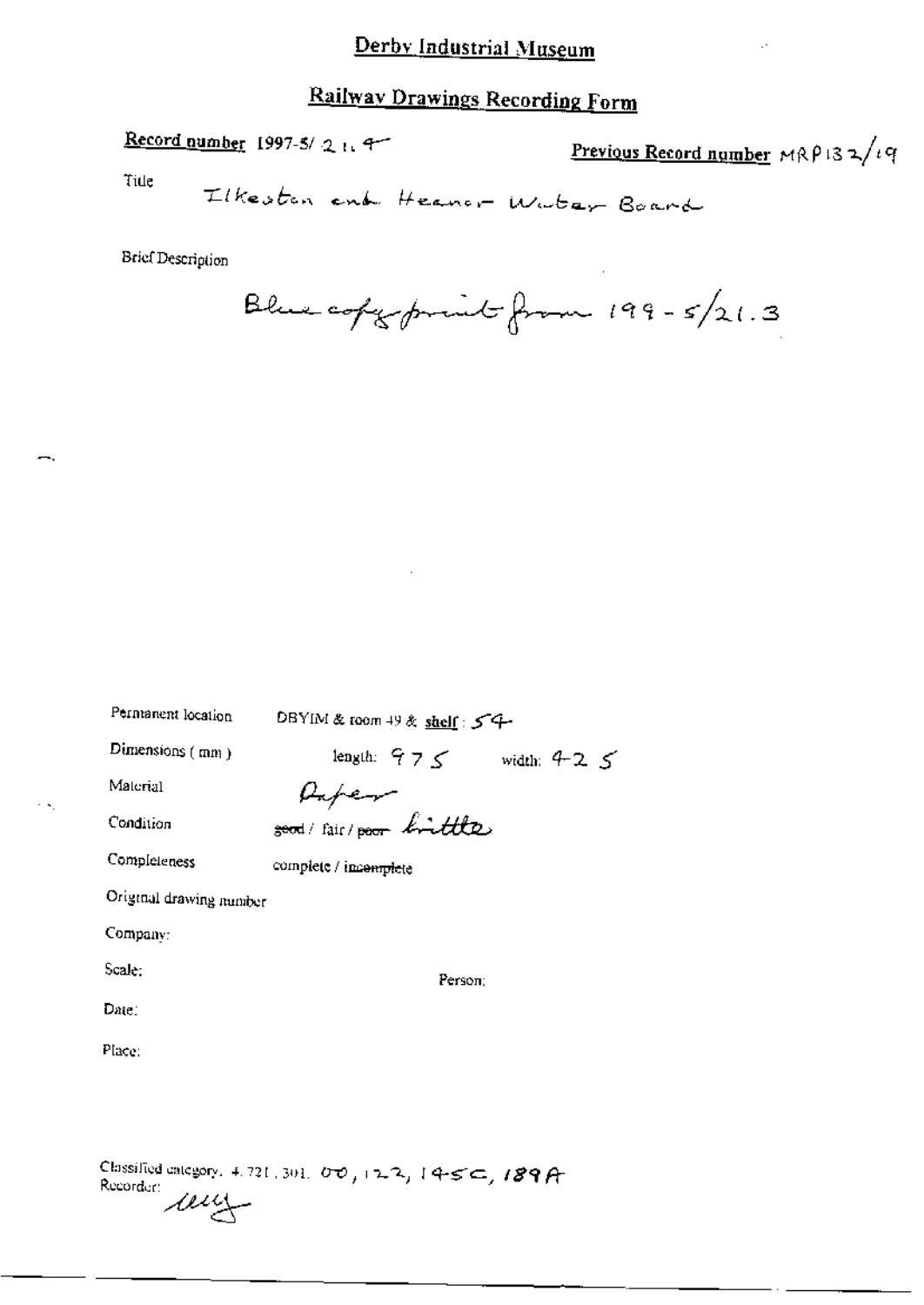#### **Record number** 1997-5/696, 7

Previous Record number  $\forall RP(3,2)$  778

Title

Hand drown outs showing sections of<br>proposed route from Aubergate to Mousel Dale<br>with adjacent profection, roads, watercourses<br>of proposed MR boundaries. Brief Description Thissection: area at routh end of Whatstandwell Trummelt, chaming Compand Canal 8 River Remember Family of Crick,

Permanent location DBYIM & room 49 & shelf:  $93$ Dimensions (mm) leagth:  $790$  width:  $380$ Material Tracing profession foliace Condition good / <del>fair / poor –</del> Completeness complete / incomplete-Original drawing number  $\sum_{n=1}^{\infty}$   $\mathcal{L}$  3

Company: MR

Scale:

Person:

Date:

Place:

Whatstandwell

Classified category:  $4.721.301.$   $89.9$ Recorder: 16446  $(x)/2/1999$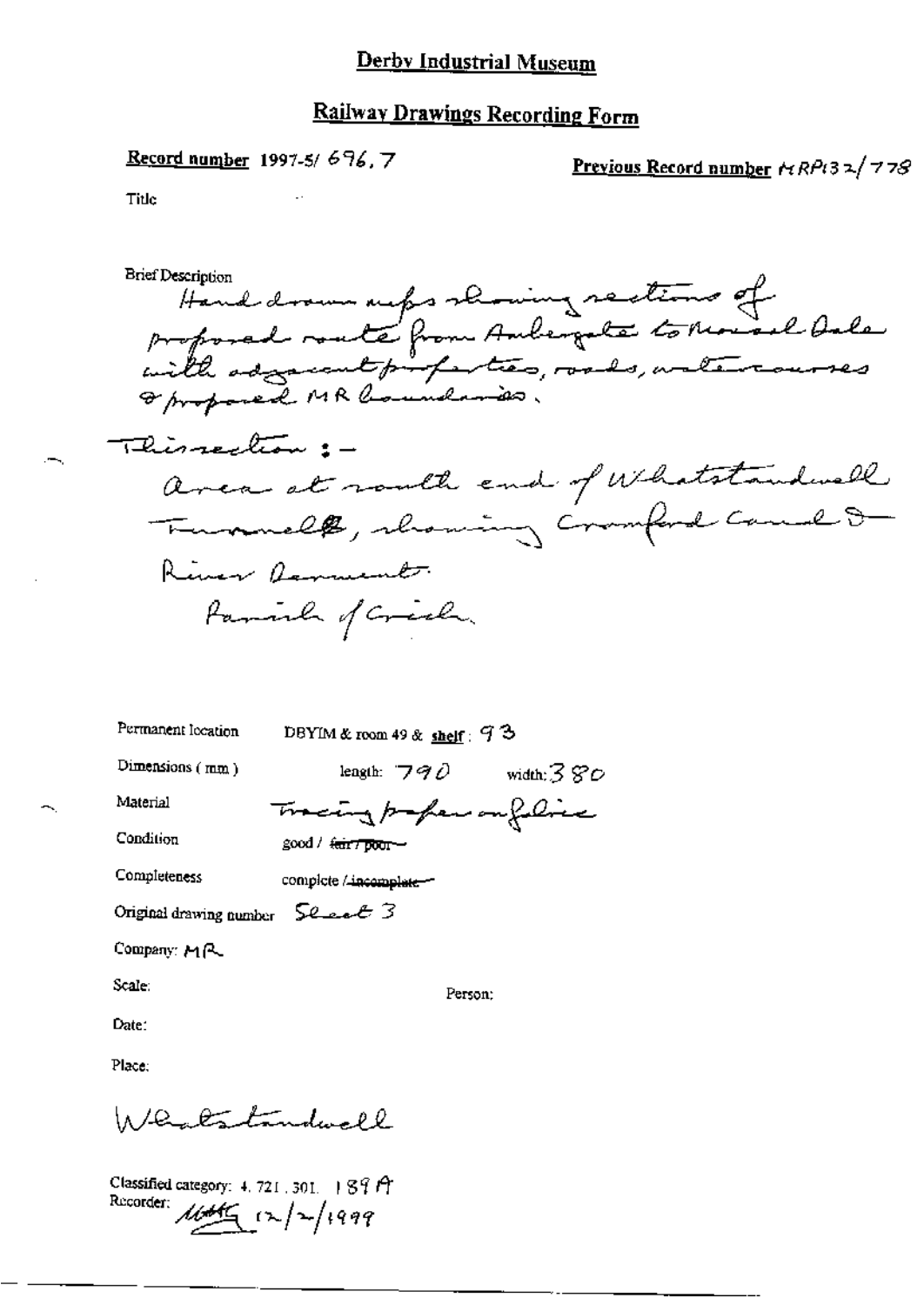Record number 1997-5/696. [5

Previous Record number HRP132/778

Title

reversion Hand drawn maps showing rections of **Brief Description** Oproposed MR Council mais. Thissection :foods Over to include Whatslandwell States Quarthinands. family of Wirksworth

Permanent location

DBYIM & room 49 & shelf:  $93$ 

Dimensions (mm)

Material

Condition

Tracing professor folia good / fair / poor-

Completeness

complete / incomplete

Original drawing number Sheel 4

Company:  $M$   $\sim$ 

Scale:

Person:

length:  $830$  width:  $375$ 

Date:

Place:

11/2 strtandure 00

Classified category: 4, 721, 301, 187A Recorder:  $\mu t \in (2/7/999$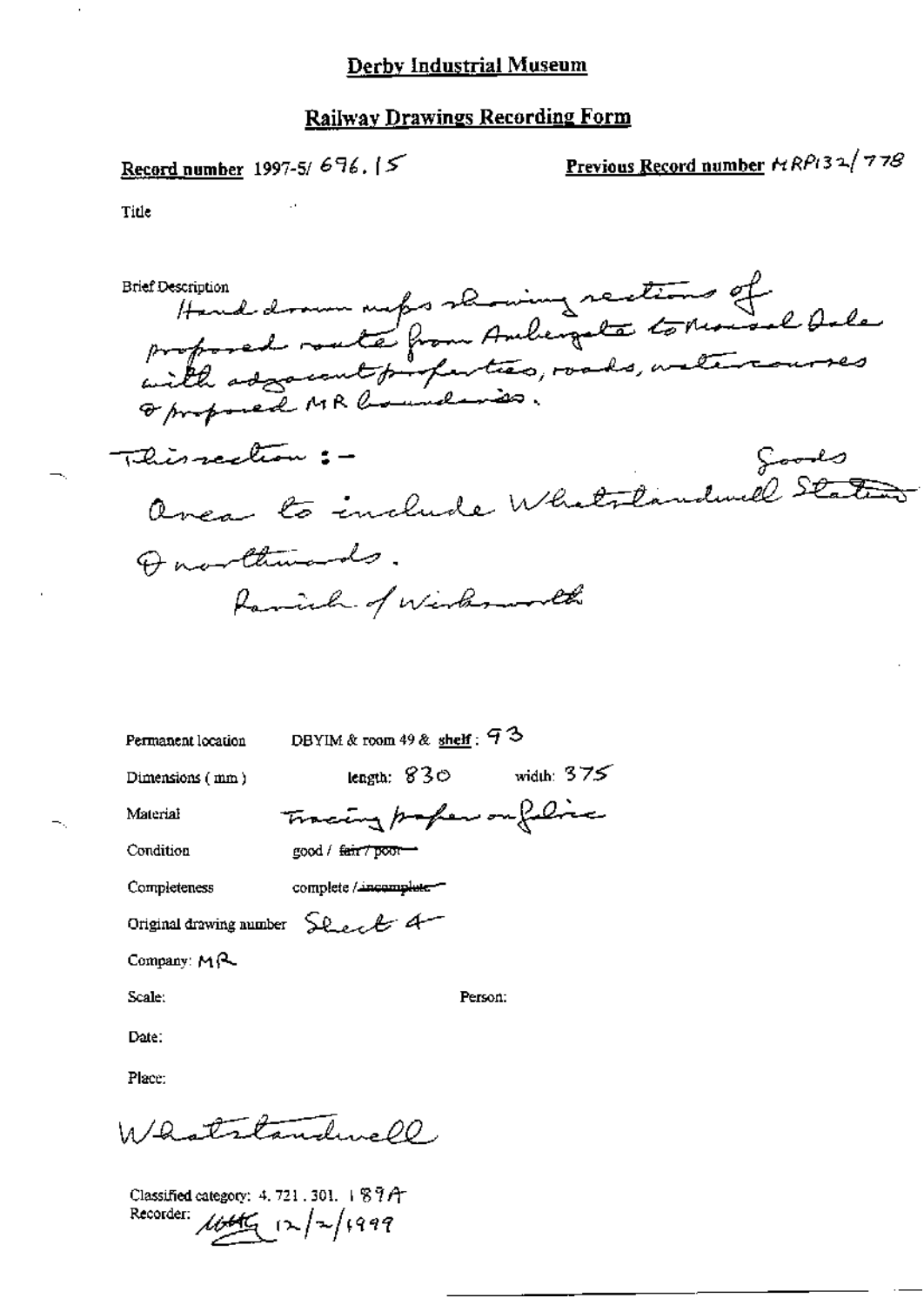### **Railway Drawings Recording Form**

#### Title

Record number 1997-5/ $\mathcal{S} \leq 7$ 

Previous Record number MRP13 2/94/ HIGH PEAK JUNCTION

**Brief Description** 

Township & Ravish of Wichows the. Plan of tracks; buildings, roads, river<br>Oboundances at the zametime with LNWR from Whaley Bridge For. Red inh line bandary through smaller

Permanent location DBYIM & room 49 & shelf:  $125$ Dimensions  $(mn)$ length:  $780$  width:  $660$ Paperonfolic Material Condition good / fair + poor Completeness complete / incomplete Original drawing number  $47.9$ ,  $814-$ Company: MR Scale:  $\int'' = \int d^2H A^2/N$ Person: Date: Aug 1888 Place: High Reach Jen.

Classified category: 4, 721, 301,  $1.89A$ Recorder:  $\frac{1}{2}$   $\frac{1}{2}$   $\frac{1}{2}$   $\frac{1}{2}$   $\frac{1}{2}$   $\frac{1}{2}$   $\frac{1}{2}$   $\frac{1}{2}$   $\frac{1}{2}$   $\frac{1}{2}$   $\frac{1}{2}$   $\frac{1}{2}$   $\frac{1}{2}$   $\frac{1}{2}$   $\frac{1}{2}$   $\frac{1}{2}$   $\frac{1}{2}$   $\frac{1}{2}$   $\frac{1}{2}$   $\frac{1}{2}$   $\frac{1}{2}$   $\frac{1}{2}$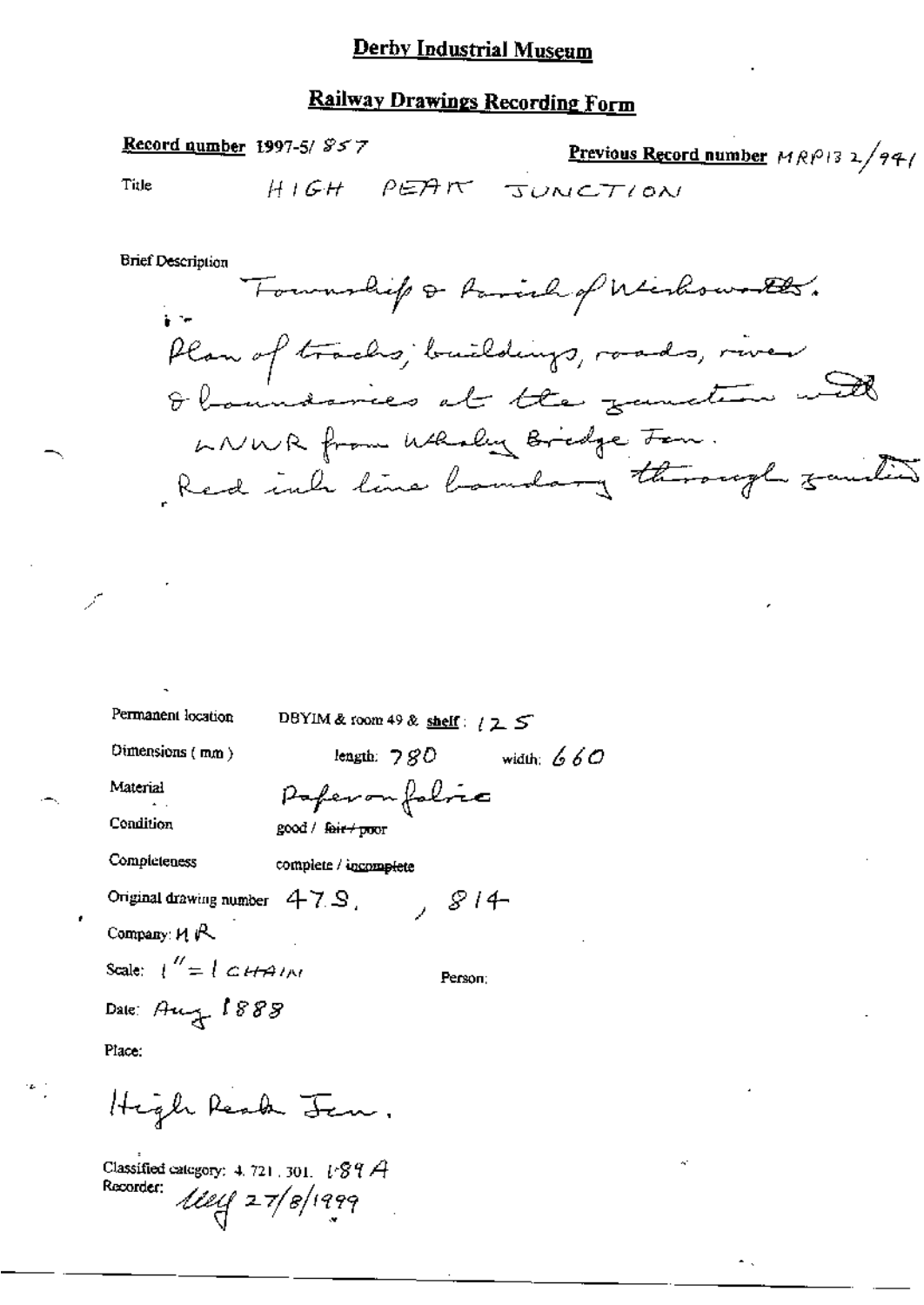Record number 1997-5/696. 2.

Previous Record number  $r_1RP_132/778$ 

Title

mercapion Hand drown meps showing sections of<br>proposed route from Aulegate tomousel Oale **Brief Description** Thissection : -Area consing Lea Wood Tunnel Township of Westwood<br>Pomile of Wishmond Holloway

Permanent location

DBYIM & room 49 & shelf:  $93$ 

Tracing paper or folice

Dimensions (mm)

length:  $810$  width:  $375$ 

Material

Condition

good / fair / poor -

Completeness

complete / incomplete-

Original drawing number

Company:  $M_{\rm H}$   $\sim$ 

Scale:

Person:

Date:

Place:

Lea Wood

Classified category:  $4, 721, 301, 189$  A Recorder:  $\mu \rightarrow \pi$  /2/1999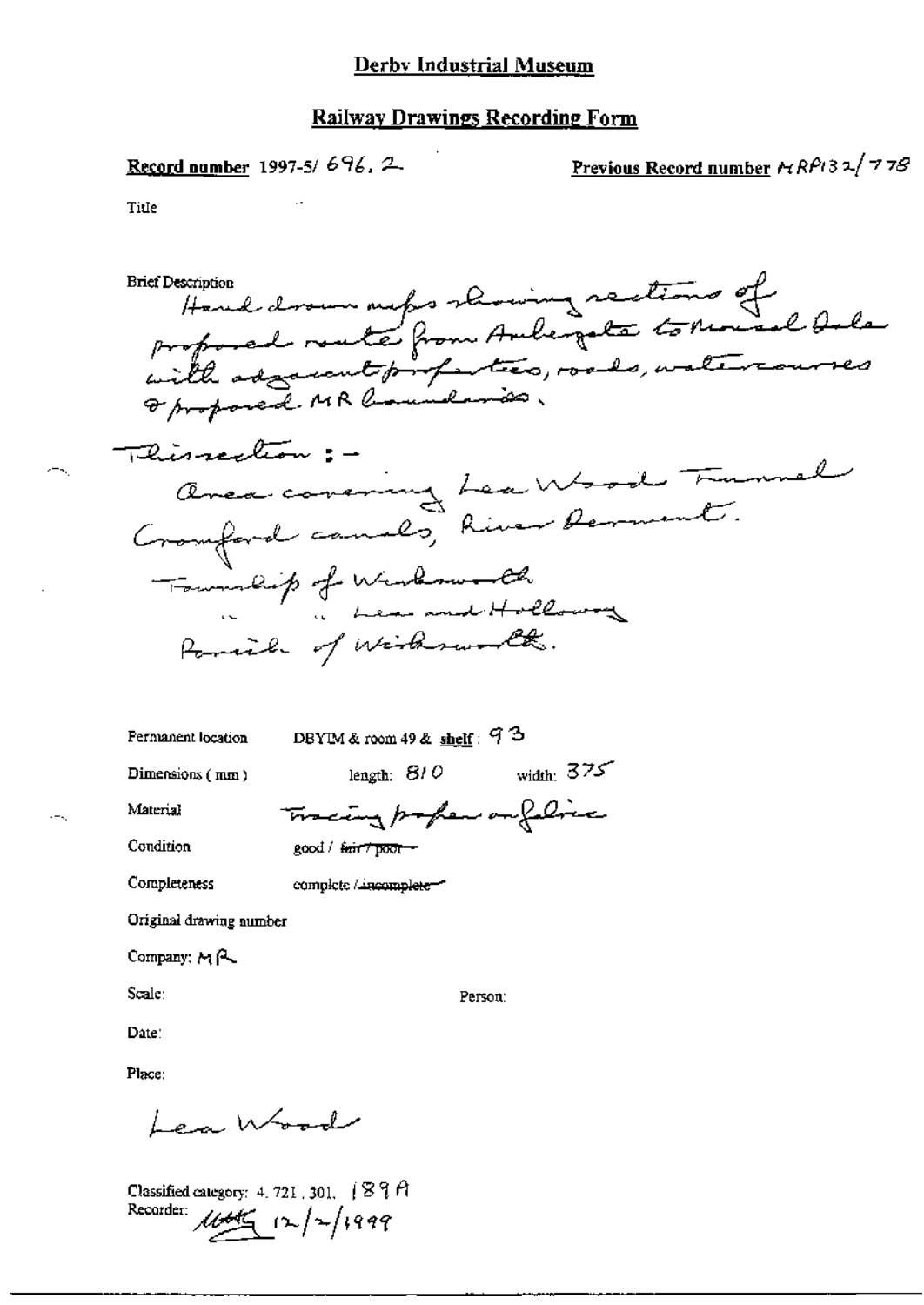### **Railway Drawings Recording Form**

MIDLAND RAILWAY

Record number 1997-5/998.

Previous Record number NRP132/110

Title

Gross Sections from Lea Wood Bridge towards Cromford

**Brief Description** 

Crossseeting at 15 locations showing existing land profile, Oproposed, with two tracks.

Permanent location

DBYIM & room 49 & shelf: 133

Dimensions (mm)

length:  $1065$  width:  $660$ 

Person:

Material

Condition

Paper on folice good / fair / poor

Completeness

complete / incomplete-

Original drawing number

Company: MR

Scale:  $1'' = 20$  FeTE T

Date:

Place:

Cramford

Classified category: 4, 721, 301, 489A Recorder: Ully 10/12/1999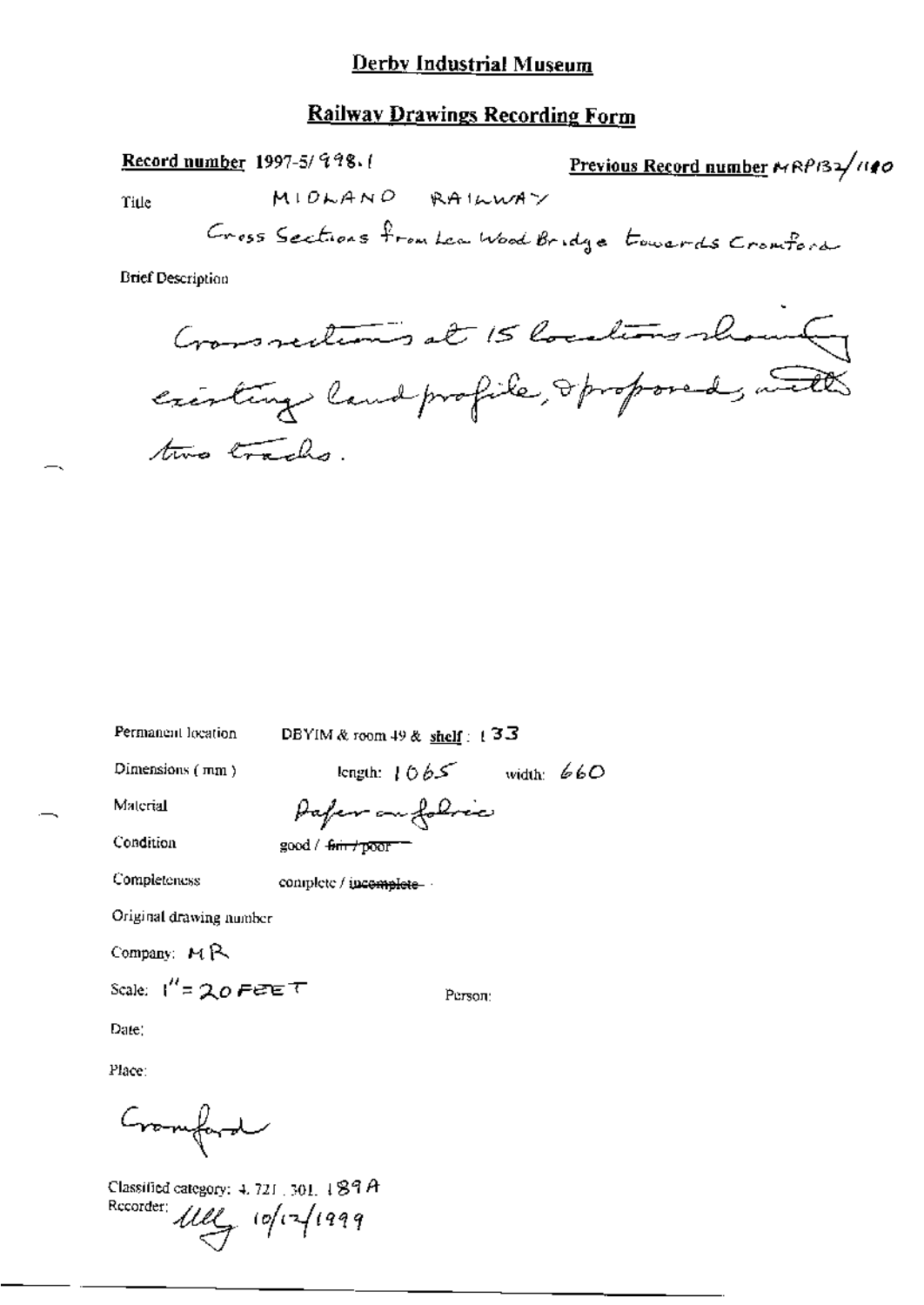## Railway Drawings Recording Form

Record number 1997-5/  $998.2$ 

Previous Record number PAP132/1110

Title

**Brief Description** 

Cross rections at 19 locations showing existing land profile, and proposed, with two tracks.

Permanent location DBYIM & room 49 & shelf: 133 width:  $660$ Dimensions (mm)  $length: 1445$ Poferon folice Material Condition good / tair / poor Completeness complete / incomplete- $,447$ Original drawing number Company: MR Scale:  $\int_{0}^{R} \varepsilon \lambda \rho \in \mathbb{R}$ Person: Date:

Gramfard

Classified category: 4, 721, 301,  $\sqrt{8}$   $\frac{9}{4}$ Recorder  $\mathcal{U}\mathcal{U}$  10/12/1999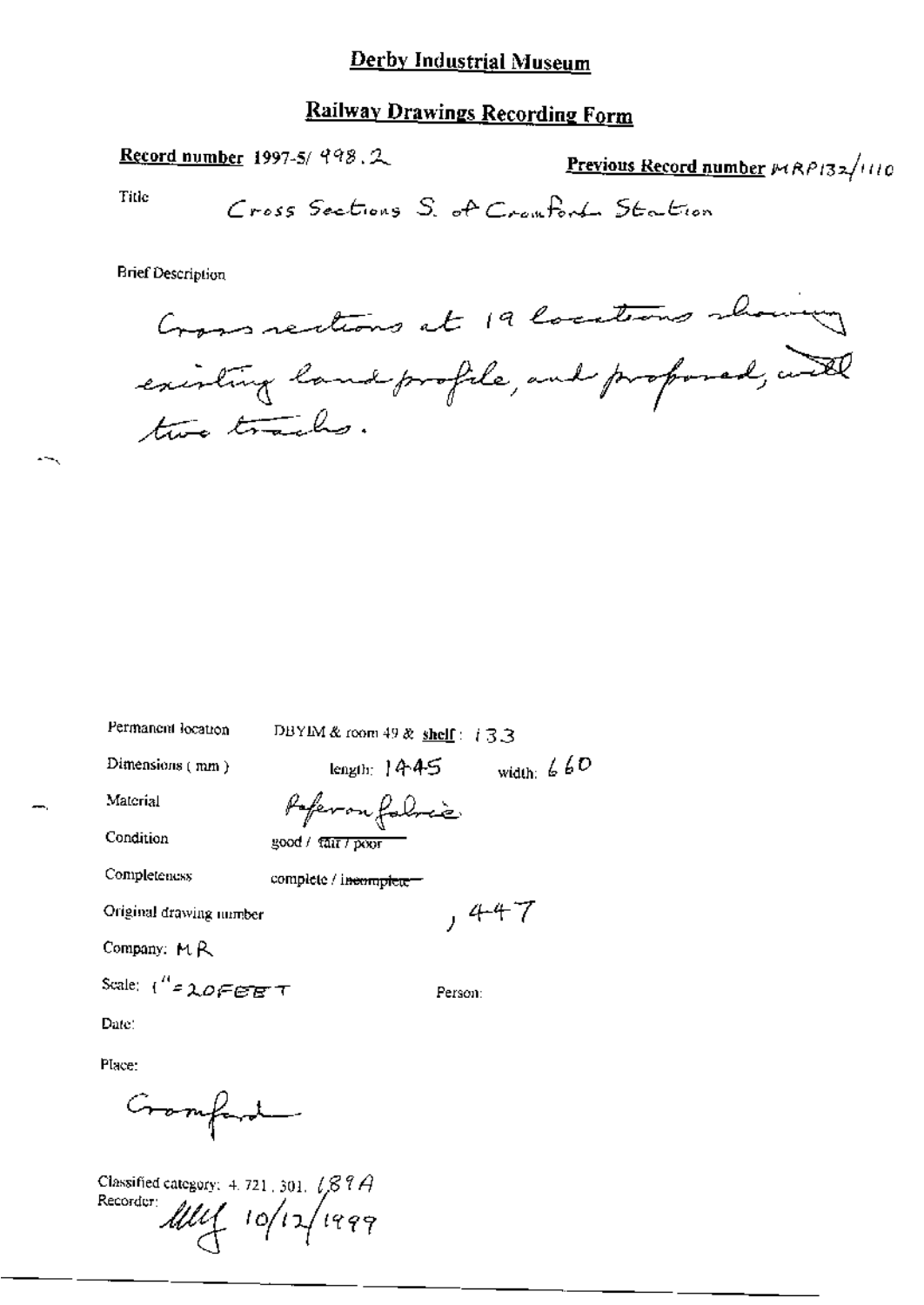# **Railway Drawings Recording Form**

**Record number** 1997-5/696, 3

Previous Record number  $\kappa R$ P(32/778

Title

**Brief Description** Hand drawn outer showing sections of<br>proposed route from Ambergate to Rousel Oule Thissection :-Overcovering Comford Station & indudly Cromford Canal, Cromford Who of, River Remember Panish of Mallock.<br>Township of Cromford

Permanent location

DBYIM & room 49 & shelf :  $93$ 

Tracing poper outflice

Dimensions (mm)

length:  $740$  width:  $380$ 

Material Condition

Completeness

 $good /$  fair  $\tau$  poor  $\sim$ 

complete / incomplete-

Original drawing number

Company: MA

Scale:

Person:

Date:

Cramford

Classified category: 4, 721, 301,  $897$ Recorder: 1645 (2/2/1999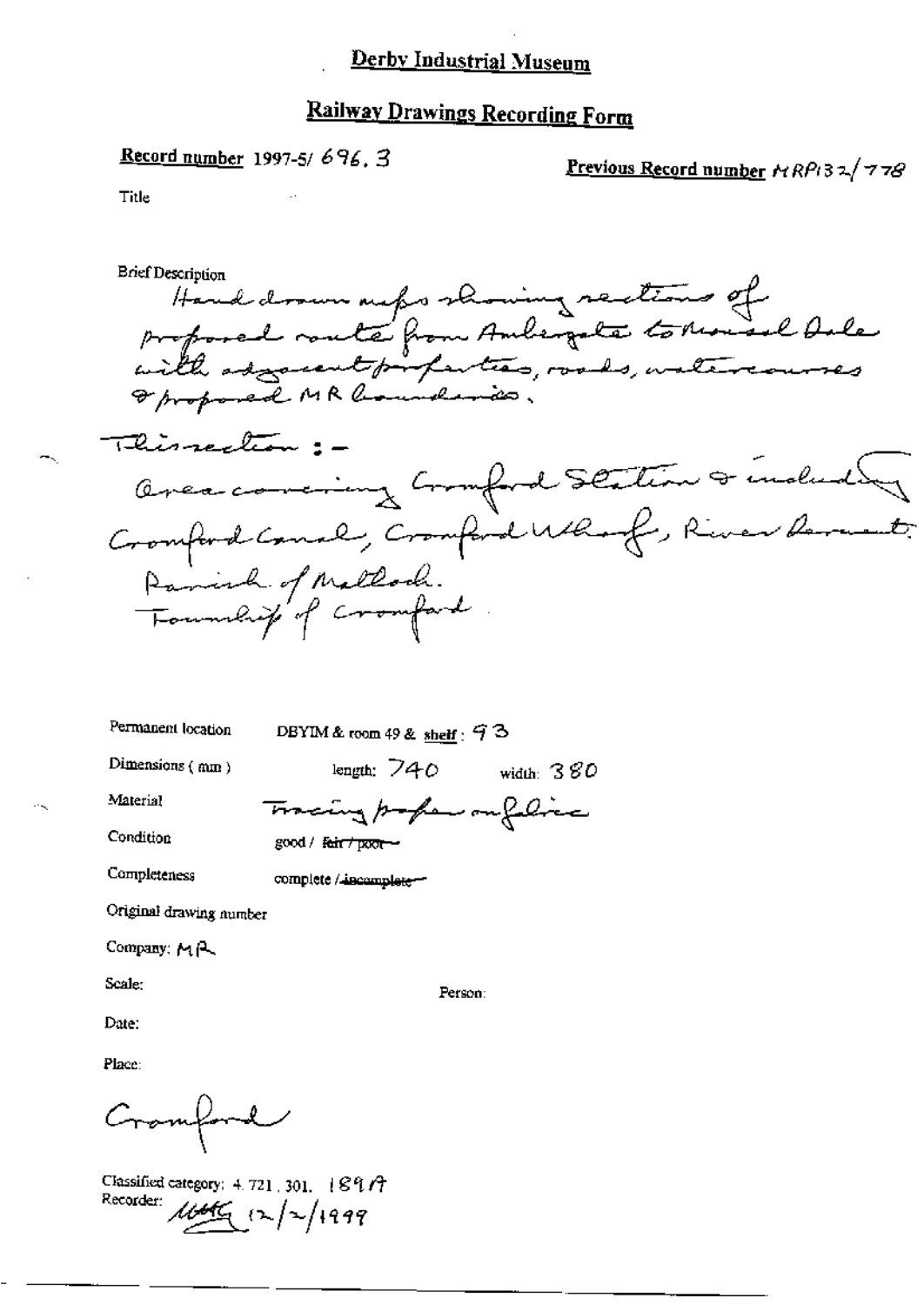## **Railway Drawings Recording Form**

Record number 1997-5/696.4-

### Previous Record number  $r_1RP_132/778$

Title

Hand drown outer showing rections of<br>profored rate from Aubergate to nonad bale<br>with adjacent profection, roads, watercourses **Brief Description** This rection : avea concing Willers ley Funnel

Permanent location

DBYIM & room 49 & shelf :  $93$ 

Dimensions (mm)

length:  $\neg q$   $\phi$   $\psi$   $\psi$   $\mathcal{B}^{\circ}$   $\mathcal{B}^{\circ}$ 

Material Condition Tracing paper on filice  $good /$  fair  $7$  poor  $-$ 

Completeness

complete / incomplete-

Original drawing number

Company: MR

Scale:

Person:

Date:

Cromford

Classified category: 4, 721, 301,  $894$ Recorder:  $\frac{1}{4\pi\sqrt{2}}$   $\frac{1}{2}$   $\frac{1}{4999}$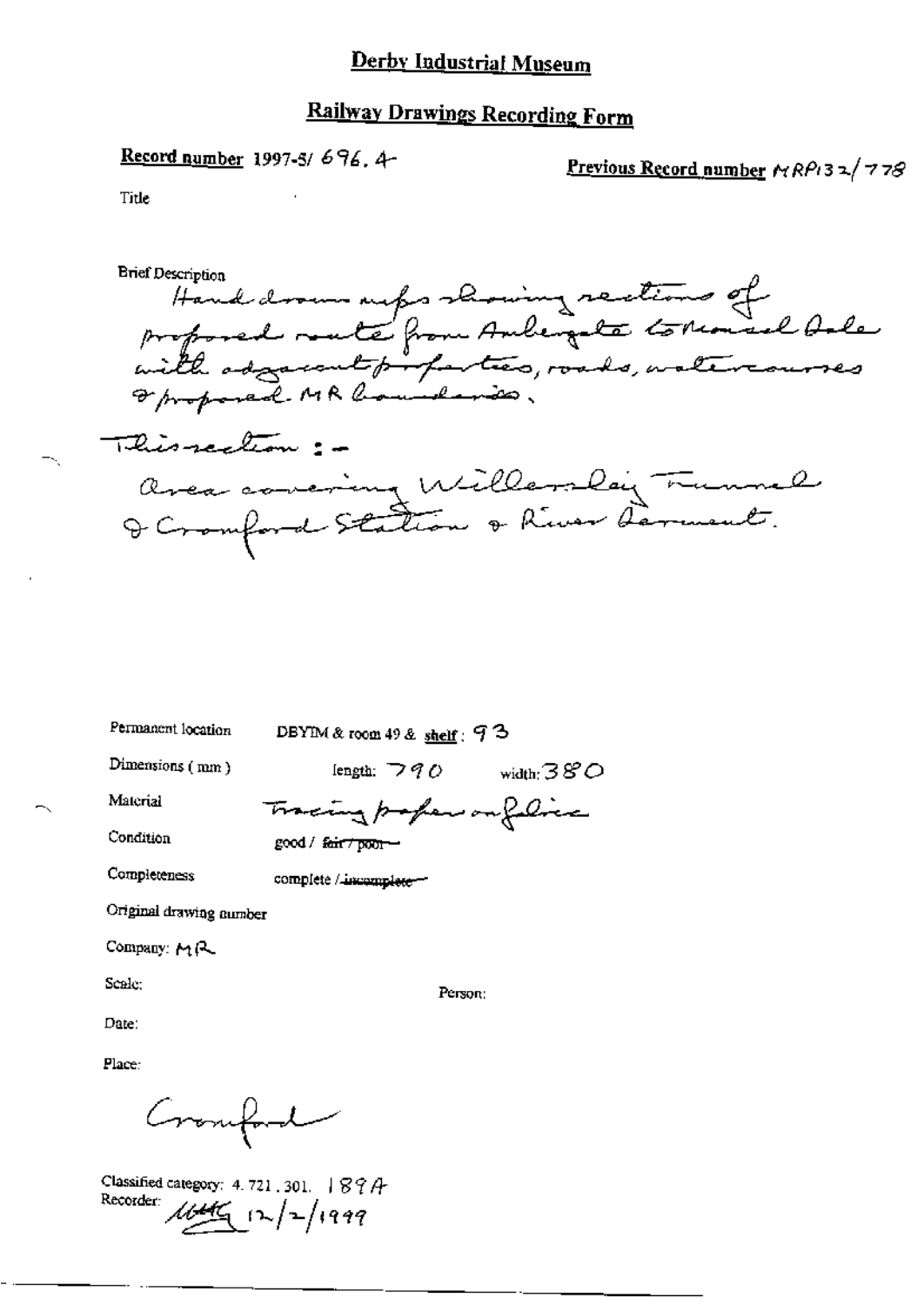## Railway Drawings Recording Form

Previous Record number 
$$
\mu R P
$$
 3 2/8 7<sup>4</sup>

Tille

**Brief Description** 

Maprhowing proposed route centre line tuaterarmes deviations. Various locations between Amburgate I Buscler. Mattoch Parish Tournlif of Cromford.<br>North of termines of Cromford Striph Acal Roileau Route between canal and River several Permanent location DBYIM & room 49 & shelf:  $98$ Dimensions (mm)

width:  $370$ 

Tranghofenom falina Material

Condition

good/fair/poor-

Completeness

complete / incomplete

length:  $750$ 

Original drawing number  $S$ leel  $E - 6$ 

Company: MR

Scale:

Person:

Date:

Place:

Cromford

Classified category: 4, 721, 301, § 8 9 A Recorder:  $\mu\mu$   $11 - 6 - 1999$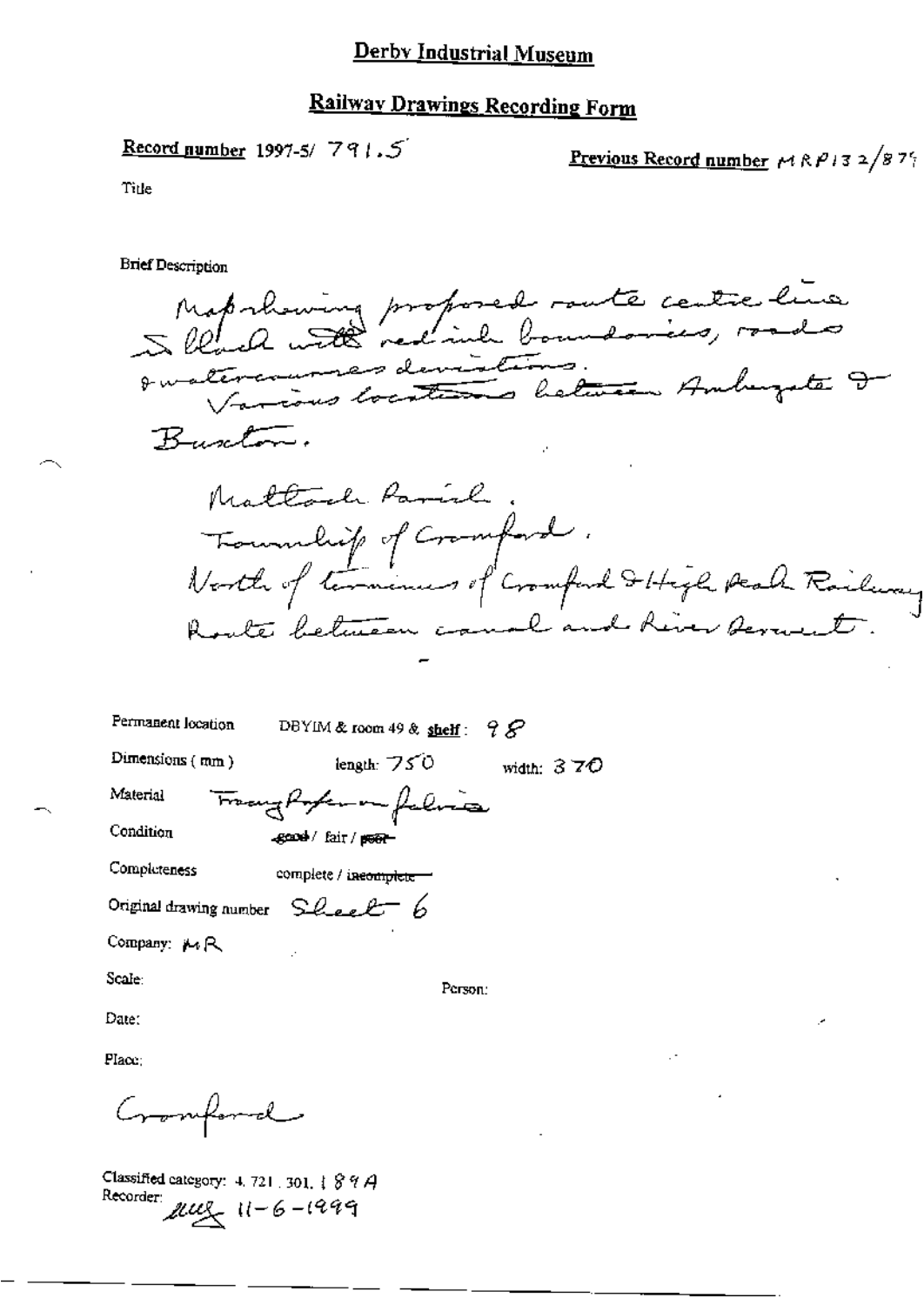## **Railway Drawings Recording Form**

Record number  $1971 - 384 / 598$ 

Previous Record number تحديث

Title

MatLock

**Brief Description** 

Plan of land from north end of<br>Maltock Both platforms to High Tor Tunnel.<br>Red with line showing a new boundary.

| Permanent location                       | DBYIM & room 49 & shelf: $120$                  |               |
|------------------------------------------|-------------------------------------------------|---------------|
| Dimensions (mm)                          | length: $570$                                   | width: $4-30$ |
| Material                                 | Poper on fobric                                 |               |
| Condition                                | good / fair / poor                              |               |
| Completeness                             | complete / incomplete                           |               |
| Original drawing number $\tau$ 5 $\beta$ |                                                 |               |
| Company:                                 |                                                 |               |
| Scale: $\int_0^H = \int cH A(x)$         | Person: $\subset \overline{\mathcal{J}}$ $\cap$ |               |
| Date: March 1889                         |                                                 |               |
| Place:                                   |                                                 |               |
| Mattack Bath                             |                                                 |               |

Classified category: 4, 721, 301, 1 8947 Recorder: 114 10/10/2003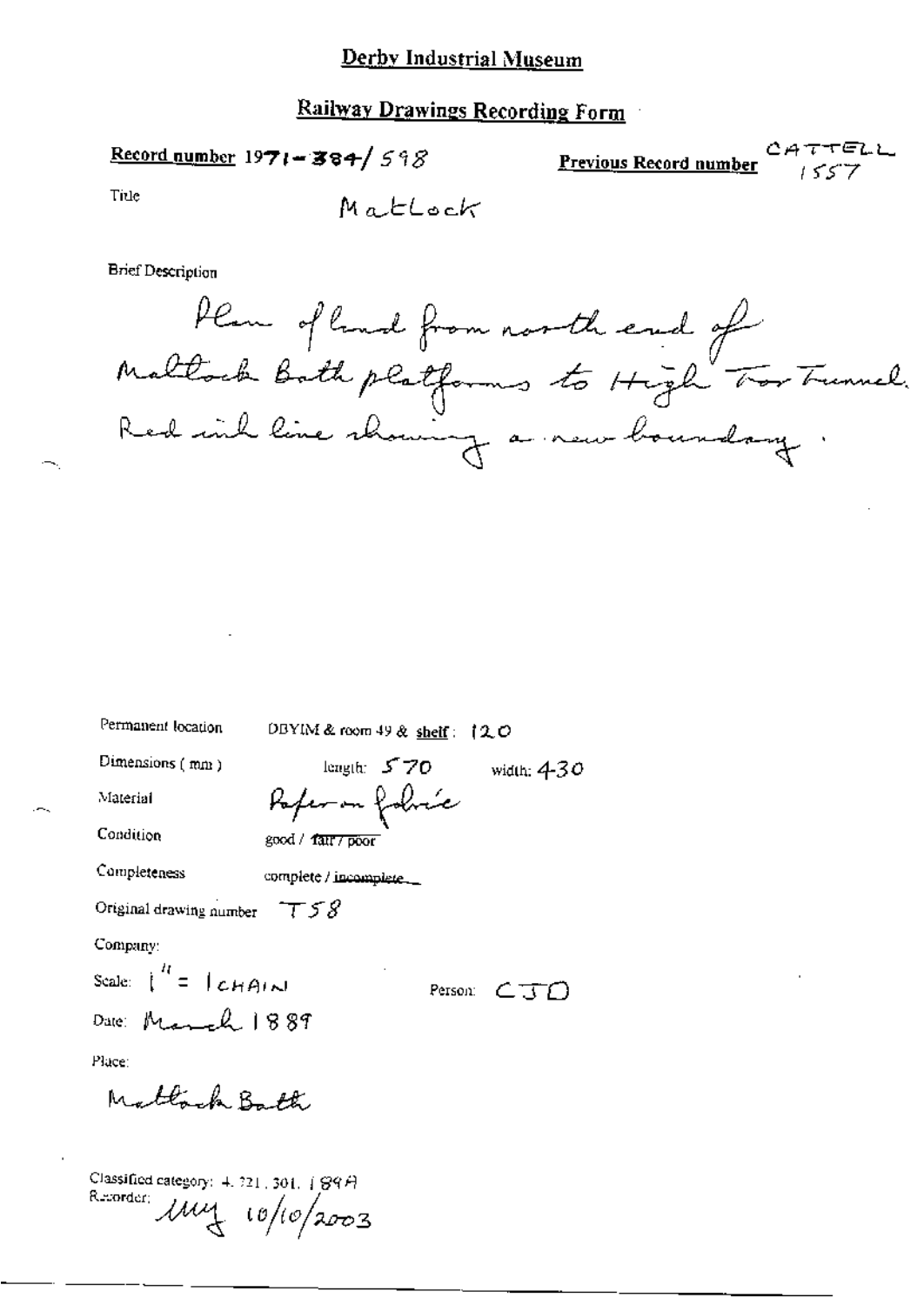Record number 1997-5/791.  $\%$ 

Previous Record number  $MRP132/877$ 

Title

**Brief Description** 

Map showing proposed route centre live Busclon. Section from High Tor Freund Natt Parcile of Maltack

| Permanent location      | DBYIM & room 49 & shelf: $98$ |              |
|-------------------------|-------------------------------|--------------|
| Dimensions $(mn)$       | length: $800$                 | width: $285$ |
| Material                | Trangfortun falina            |              |
| Condition               | good / fair / poor-           |              |
| Completeness            | complete / incomplete--       |              |
| Original drawing number | Sheet 4                       |              |
| Company: MR             |                               |              |
|                         |                               |              |

Scale:

Person:

Date:

Place:

Mattoch Bath

Classified category:  $4, 721, 301, 1897$ Recorder:  $\mu u_1 + 6 - 1999$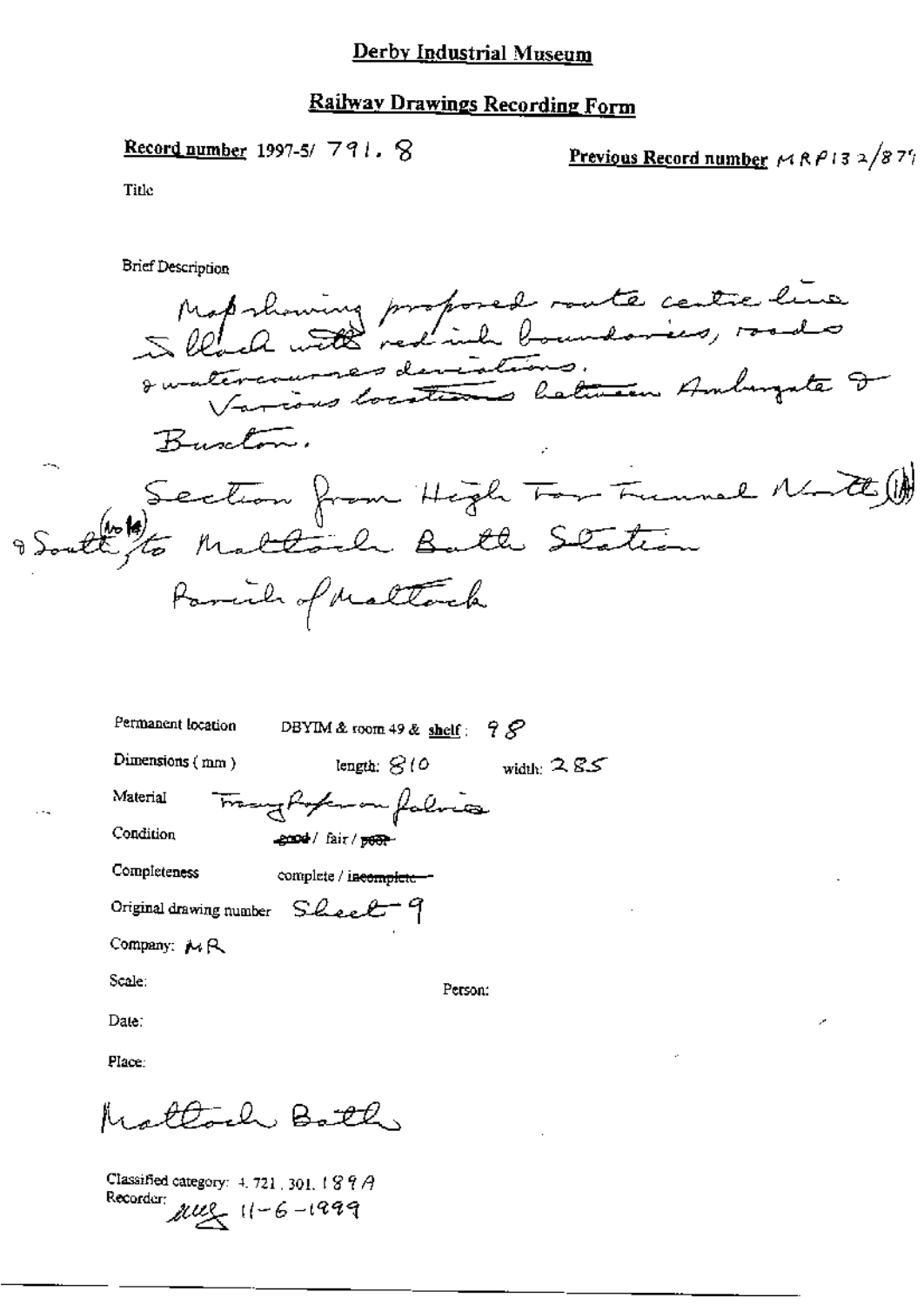# **Railway Drawings Recording Form**

Record number 1971-384/677

**Previous Record number** CATTELL

Title

**Brief Description** 

Trad plan of improvements to arrosbetween Mattoch & Mattoch Bath

| Permanent location      | 33<br>DBYIM & room + & shelf: |        |
|-------------------------|-------------------------------|--------|
| Dimensions (mm)         | length:                       | width: |
| Material                |                               |        |
| Condition               | good / fair / poor            |        |
| Completeness            | complete / incomplete         |        |
| Original drawing number |                               |        |
| Company:                |                               |        |
| Scale:                  | Person:                       |        |
| Date: 1920?             |                               |        |
| Place:                  |                               |        |

Classified category: 4.721.301.189A Recorder:

Mattock

MISSING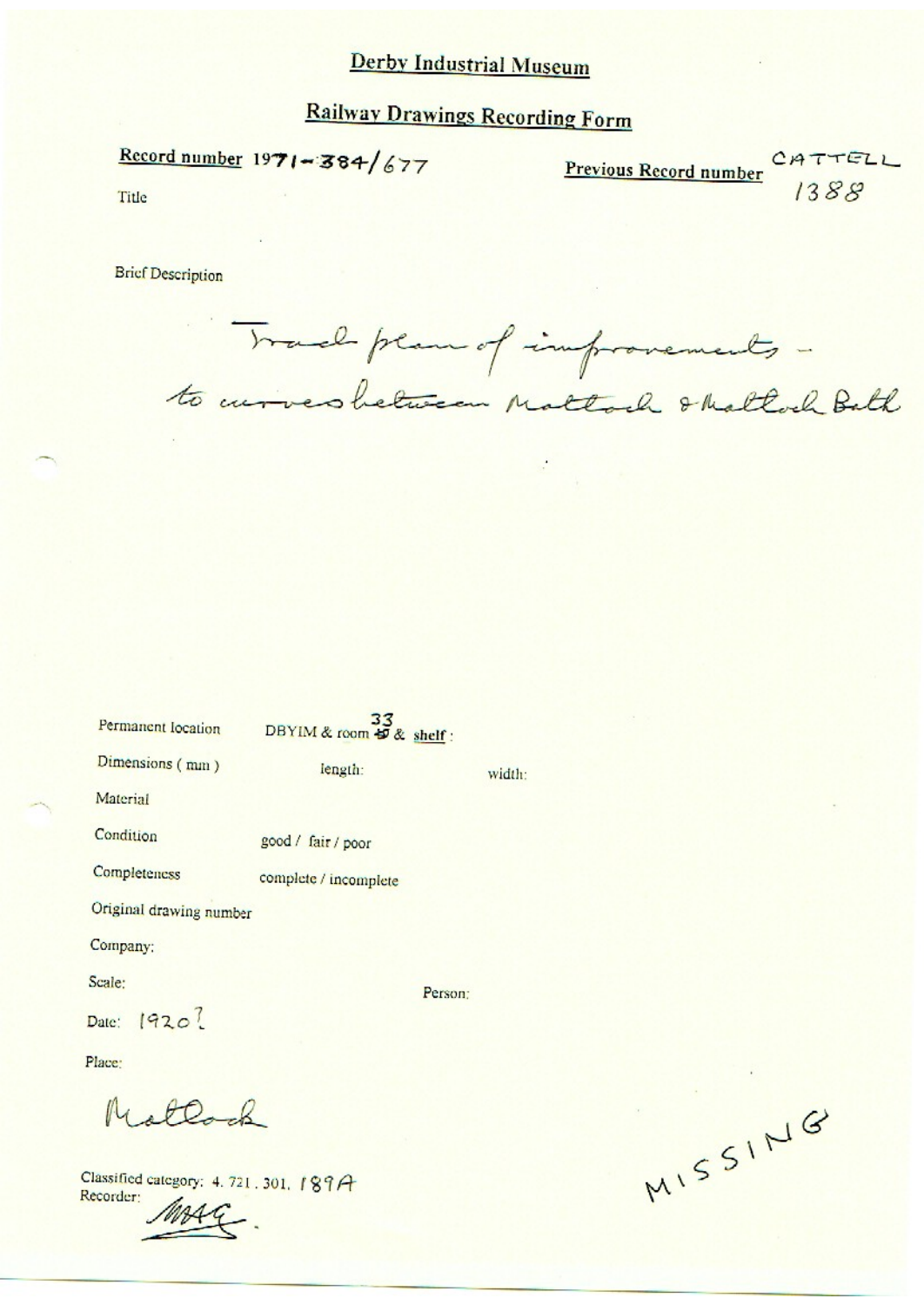# **Railway Drawings Recording Form**

 $\frac{\text{Record number}}{1971 - 384}$  648

Previous Record number  $CATTELL$ 

Title

**Brief Description** 

O.Smap Q sections.

| Permanent location                 | 33<br>DBYIM & room + & shelf: |         |
|------------------------------------|-------------------------------|---------|
| Dimensions (mm)                    | length:                       | width:  |
| Material                           |                               |         |
| Condition                          | good / fair / poor            |         |
| Completeness                       | complete / incomplete         |         |
| Original drawing number            |                               |         |
| Company:                           |                               |         |
| Scale: $\int_{0}^{17} = \int$ MILE |                               | Person: |
| Date: 1912                         |                               |         |
| Place:                             |                               |         |
|                                    | el 2                          |         |

Classified category: 4.721.301. 122, 189A Recorder:

MISSING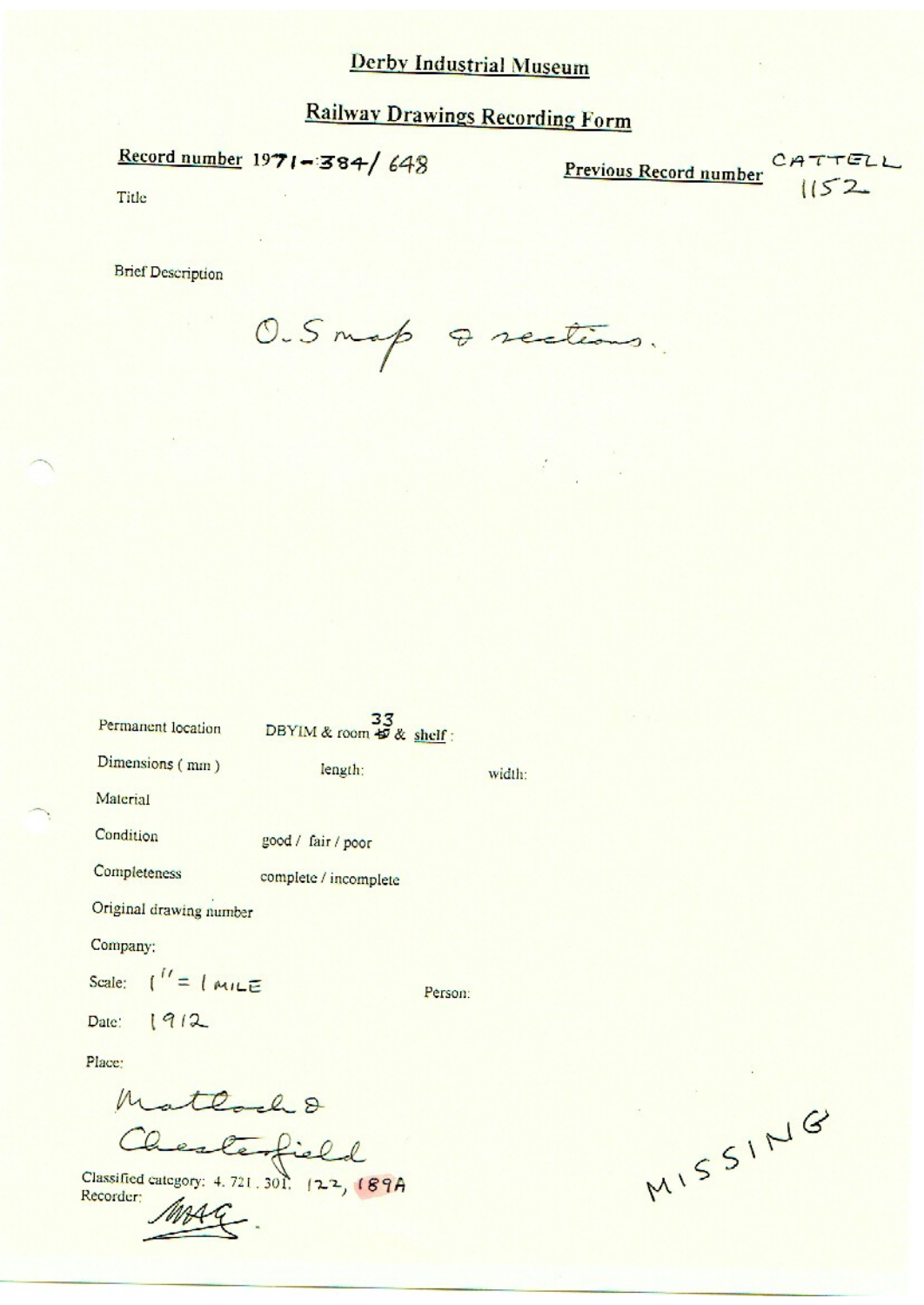## Railway Drawings Recording Form

Record number 1997-5/791.9

<u>Previous Record number</u>  $r \wedge \beta$  13  $\frac{1}{3} \frac{7}{3}$ 

Title

**Brief Description** 

Maprhowing proposed route centre line an nous assessed deviations.<br>Durieus locations between Amburgate D Buston. Section from Mallock Bridge Station, well through Mattoch Bridge Tunnel or into High For Funnel (No2) Some adgreeat huildings shown.

| Permanent Iocation | DBYTM & room $49$ & shelf:<br>98 |
|--------------------|----------------------------------|
| Dimensions $(mn)$  | length: $785$<br>width: $375$    |
| Material           | Tracy Porker on falina           |
| Condition          | good / fair / pear-              |
| Completeness       | complete / incomplete            |
|                    | Original drawing number Sheet 10 |
| Company: MR        |                                  |

Scale:

Person:

Date:

Place:

Mattonah.

Classified category: 4, 721, 301, 189A Recorder  $\mu v \leq 11-6-1999$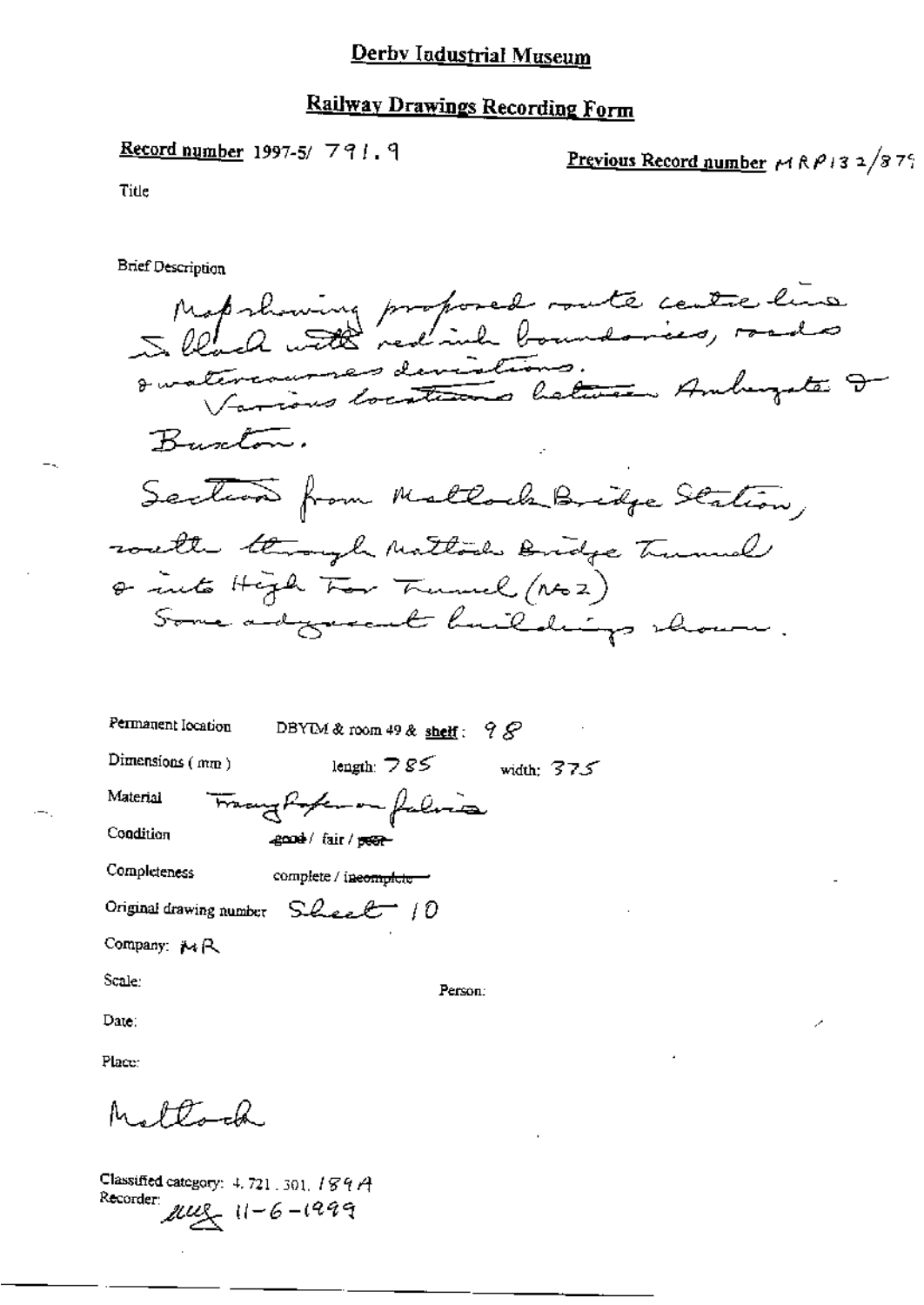## Railway Drawings Recording Form

#### Record number 1997-5/433

Previous Record number  $MAP$  32/780

Title

**Brief Description** 

Plan of MR property and tracks between High Tor Tunnel South & High Tor Trummel North with AR houndary in red.

| Permanent location       | DBYIM & room 49 & shelf : $\overline{7}$ $\overline{7}$                                        |
|--------------------------|------------------------------------------------------------------------------------------------|
| Dimensions (mm)          | length: $60^\circ$ width: 4 Z S                                                                |
| Material                 | Pafer on folimic                                                                               |
| Condition                | good / fair / poor                                                                             |
| Completeness             | complete / incomplete                                                                          |
| Original drawing number  | $USS$ , $S7S$                                                                                  |
| Company: M R.            |                                                                                                |
| Scale: リ″= チのどごま テ       | Person. $\subset \mathcal{TO}$                                                                 |
| Dale: Aug 1889           |                                                                                                |
| Place:                   |                                                                                                |
| Mrstena                  |                                                                                                |
|                          |                                                                                                |
| Recorder: 1449 13/3/1998 | Classified category: $4,721$ , $301$ , $\epsilon_2$ and $\epsilon_3$ $\epsilon_4$ $\epsilon_5$ |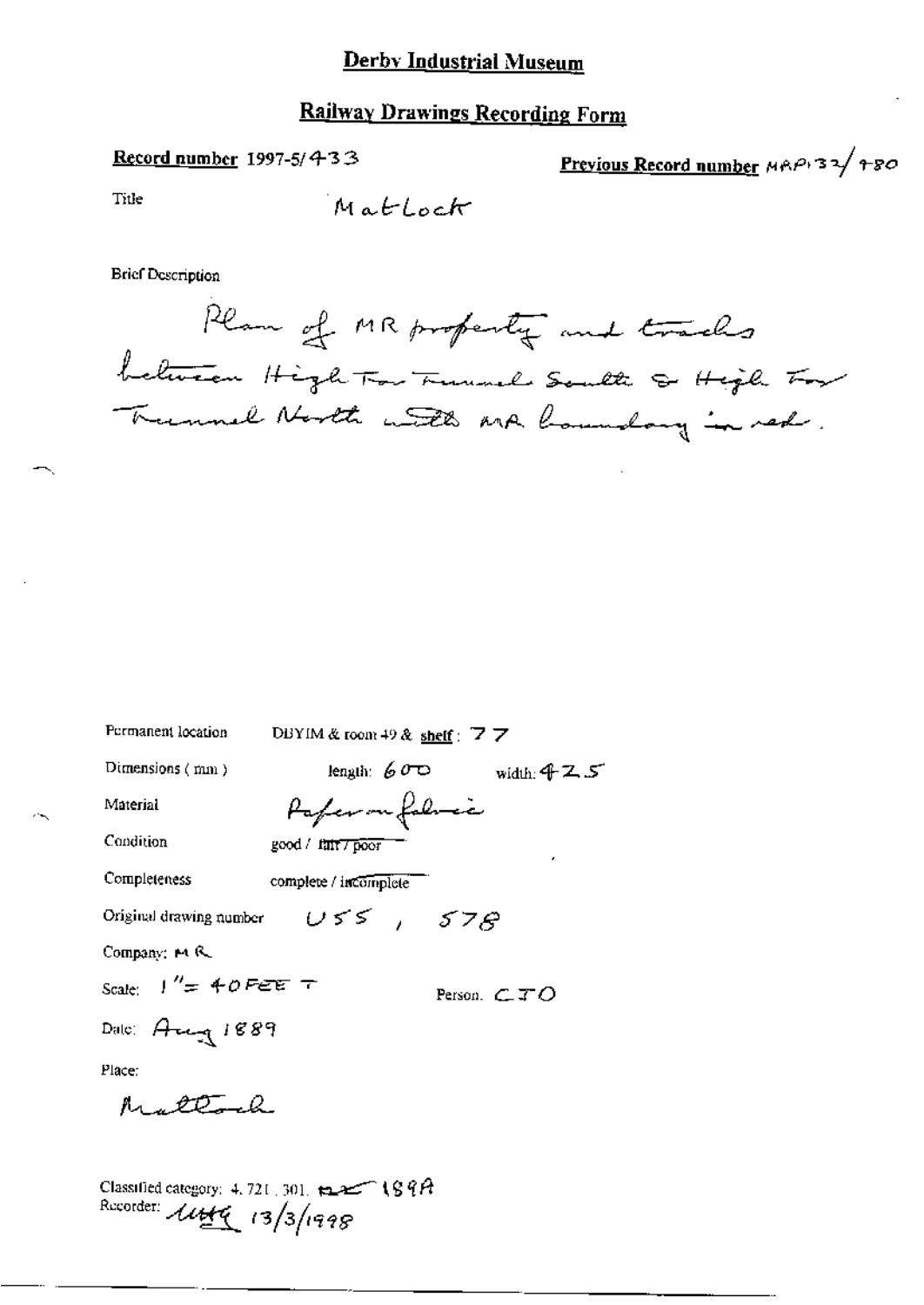#### **Record number** 1997-5/  $791.$

Previous Record number  $MRP132/879$ 

Title

**Brief Description** 

Mob showing proposed route centre line Burton. Section north of Methand with Derment Bridge Parcile of Darleys

| Permanent location | DBYIM & room 49 & shelf: $2S$                |
|--------------------|----------------------------------------------|
| Dimensions $(mn)$  | length: 820<br>width: $2.65$                 |
| Material           | Frangholomon falina                          |
| Condition          | good / fair / peer-                          |
| Completeness       | complete / incomplete                        |
|                    | Original drawing number $SLee$ $\ell$ $\ell$ |
| Company: MR        |                                              |
| Scale:             | Person:                                      |
| Date:              |                                              |
| Place:             |                                              |
| Modtach            |                                              |

Classified category:  $4.721$ ,  $301$ .  $1897$ Recorder:  $\mu u_2$  11-6-1999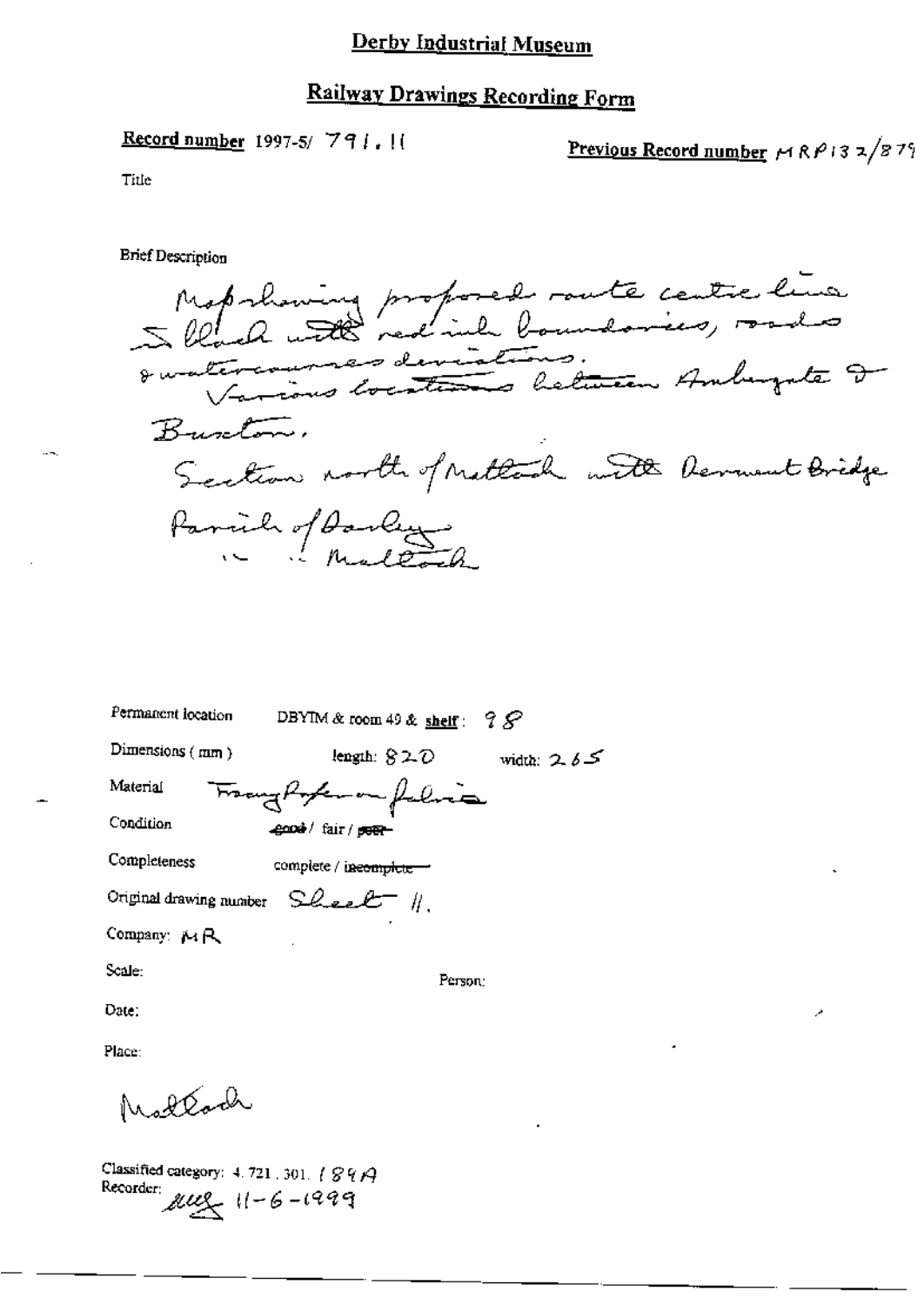## Railway Drawings Recording Form

## Record number 1997-5/306

Previous Record number  $\kappa$ 1 RPI32 /342

Title

**Brief Description** 

Permanent location

DBYIM & room 49 & shelf:  $\overrightarrow{7}$ /

Dimensions (mm)

length:  $795$  width:  $335$ 

Person: J

Condition

Material

 $-1$ 

Paperonfolice good / fair+poor

Completeness complete / incomplete-

Original drawing number  $35/5$ ,  $745$ 

Company: MR

Scale:  $1'' = 1$  CHAIN

Date:  $-$ 

Place: Mattock

Classified category: 4.721, 301, 1994<br>Recorder:  $\mathcal{U}\mathcal{U}\mathcal{U}$   $\mathcal{U}$   $\mathcal{U}$   $\mathcal{U}$   $\mathcal{U}$   $\mathcal{U}$   $\mathcal{U}$   $\mathcal{U}$   $\mathcal{U}$   $\mathcal{U}$   $\mathcal{U}$   $\mathcal{U}$   $\mathcal{U}$   $\mathcal{U}$   $\mathcal{U}$   $\mathcal{U}$   $\mathcal{U}$   $\mathcal{U}$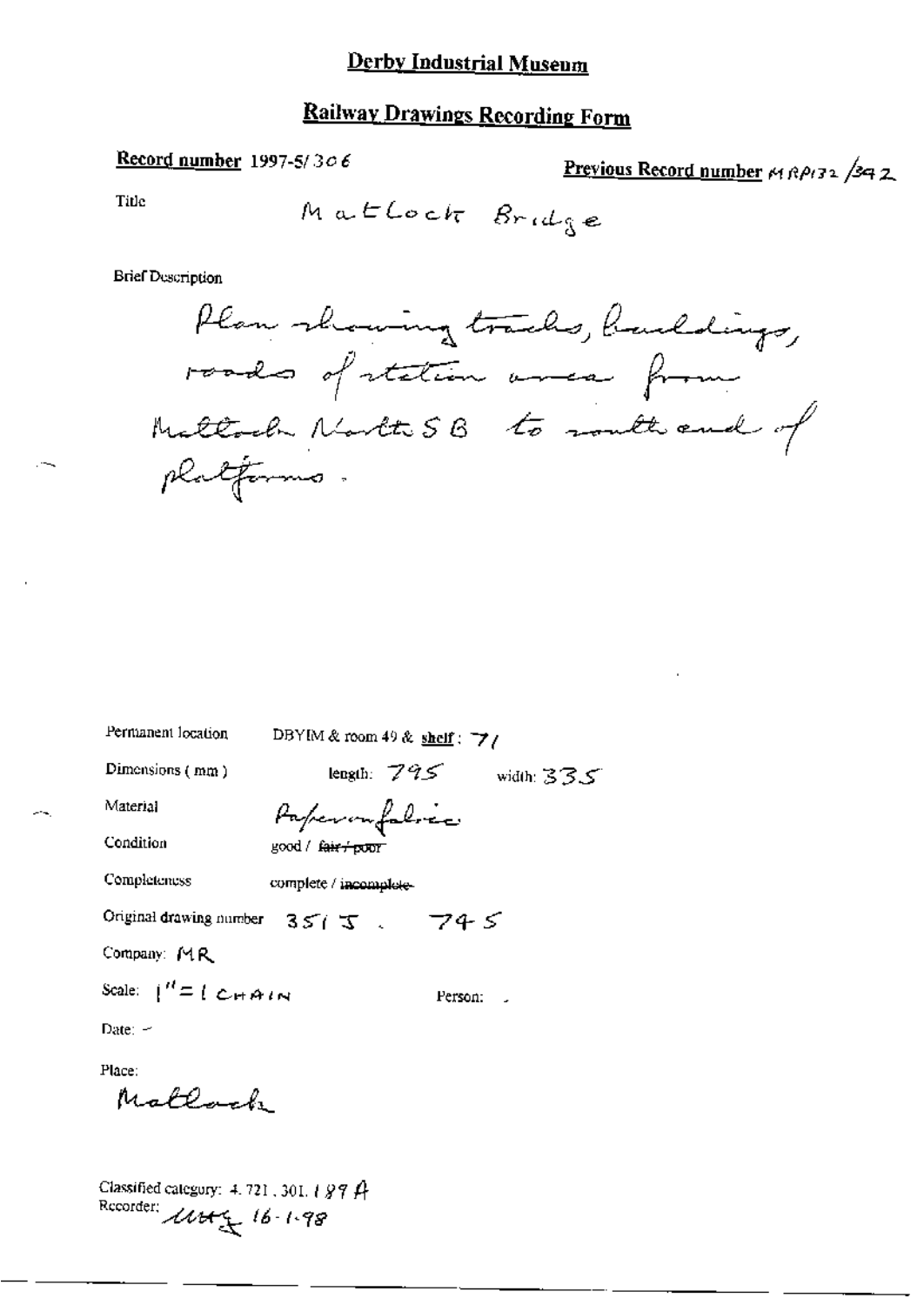#### Record number 1997-5/ 410

Previous Record number  $H(RP + 3L/454)$ 

Title

MATLOCK BRIDGE

**Brief Description** 

Plan of trades and adjourned vidings at Counter Quarry. Red chain dot line shows MR houndary through ridings.

| Permanent location                           | DBYIM & room $49$ & shelf $\pm$ 76 |  |
|----------------------------------------------|------------------------------------|--|
| Dimensions $(mn)$                            | length: $955$ width: 660           |  |
| Material                                     | Paper on fabric                    |  |
| Condition                                    | good / fair <del>/poor</del>       |  |
| Completeness                                 | complete / incomplete              |  |
| Original drawing number $R23$                | 363 ر                              |  |
| Company: $M R$                               |                                    |  |
| Scale: $1'' = 40$ PERT                       | Person: $C$ $\Box$ $D$             |  |
| Date: Aug 1887                               |                                    |  |
| Place.                                       |                                    |  |
| Maltock Bridge                               |                                    |  |
| Classified category: 4, 721, 301, 1227, (SIA |                                    |  |

Recorder: 11th 24/2/98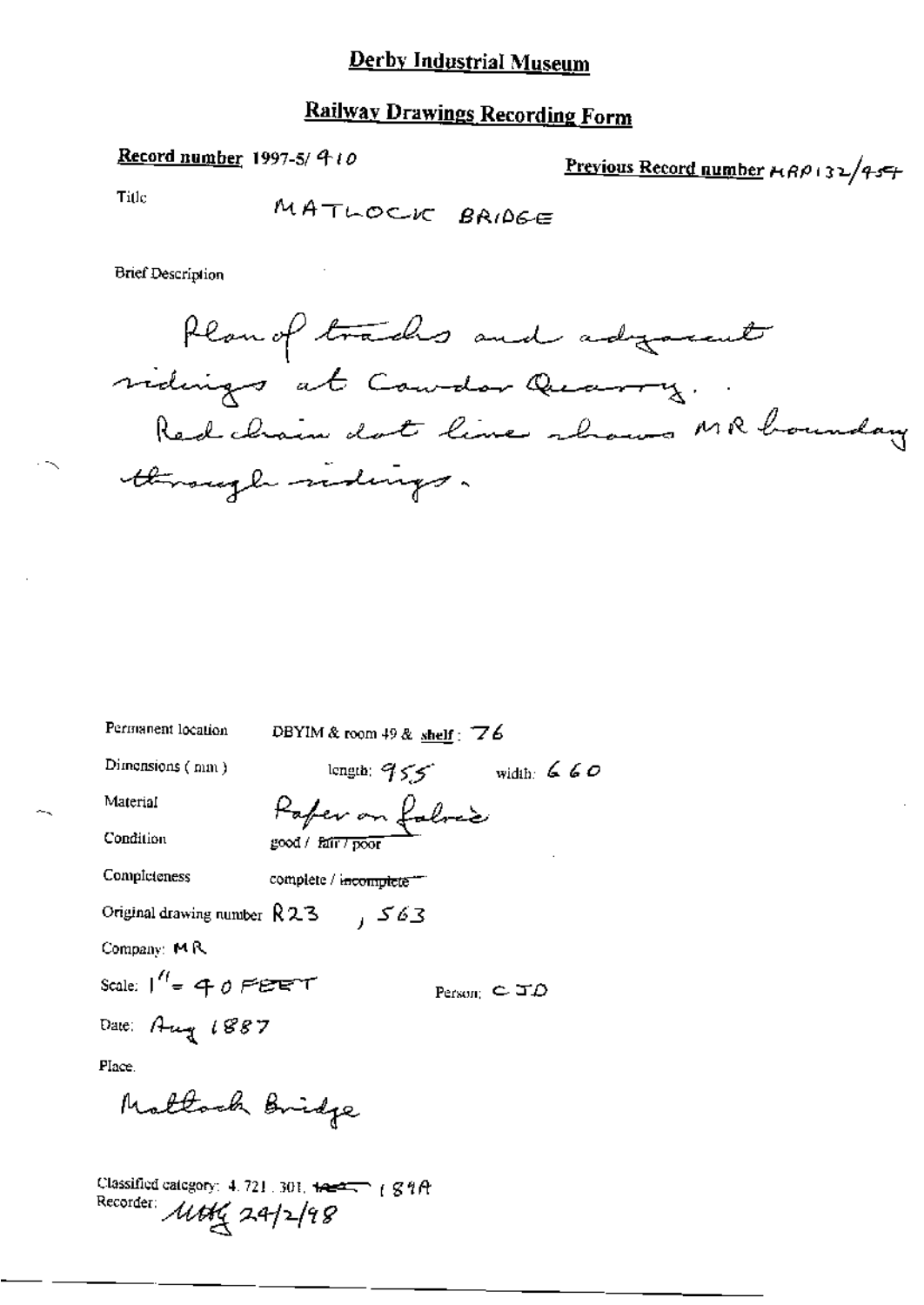Record number 1997-5/791.13

Previous Record number  $M R P 13 2/8 7$ 

Title

**Brief Description** 

Map showing proposed soute centre line Buston. Section routh of Danker hale by Ruser Remant.

| Permanent location<br>DBYIM & room 49 & shelf: $98^{\circ}$ |
|-------------------------------------------------------------|
| Dimensions $(mn)$<br>length: $765$<br>width: $275$          |
| Trangfortuna falina<br>Material                             |
| Condition<br>-good-/ fair/poet-                             |
| Completeness<br>complete / incomplete --                    |
| Original drawing number $S\ell_{\text{cell}}$ (2)           |
| Company: MR                                                 |
| Scale:<br>Person:                                           |
| Date:                                                       |
| Place:                                                      |
|                                                             |

Mathod - Jarky

Classified category: 4. 721 301,  $1899$ Recorder:  $\mu u$ ,  $11 - 6 - 1999$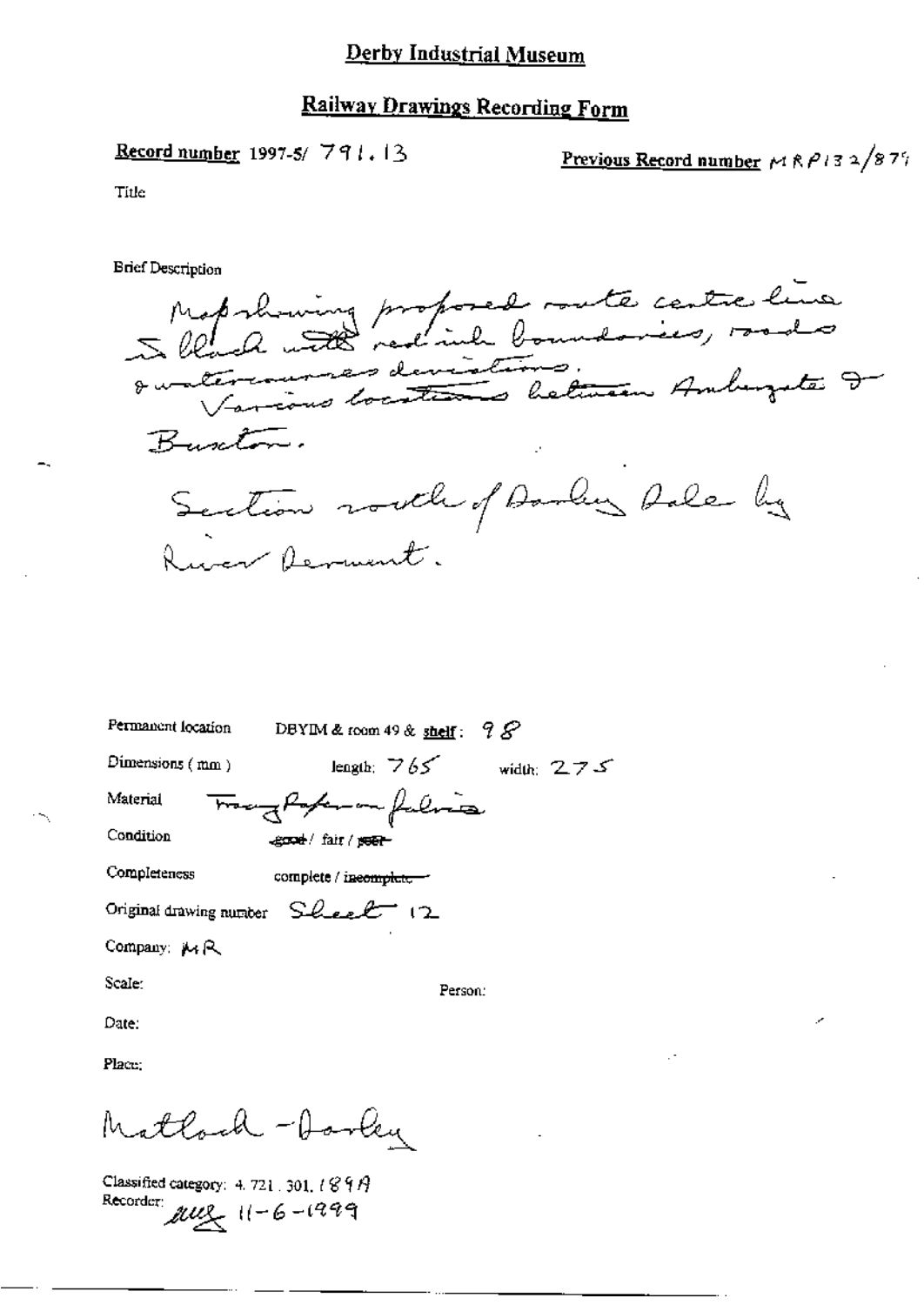#### Record number 1997-5/696.13

## Previous Record number  $H R P t 3 2 / 778$

Title

Hand drown outer showing sections of<br>proposed route from Aubergate to Monsoel Oale<br>with associat properties, roads, watercourses<br>a proposed MR loundaries. Brief Description Thissection :-Avere commonly part of Davley Role.

Permanent location

DBYIM & room 49 & shelf:  $73$ 

Tracing profess on foliac

Dimensions (mm)

length:  $800$  width:  $225$ 

Material Condition

 $good /$   $f_{\text{diff}}$   $p_{\text{NOT}}$  -

Completeness complete / incomplete-

Original drawing number Served 13

Company:  $M$  $\sim$ 

Scale:

Person:

Date:

Place:

Darley

Classified category:  $4.721.301.189A$ Recorder:  $\frac{1}{4\pi\sqrt{2}}$   $\frac{1}{2}\sqrt{2}/1999$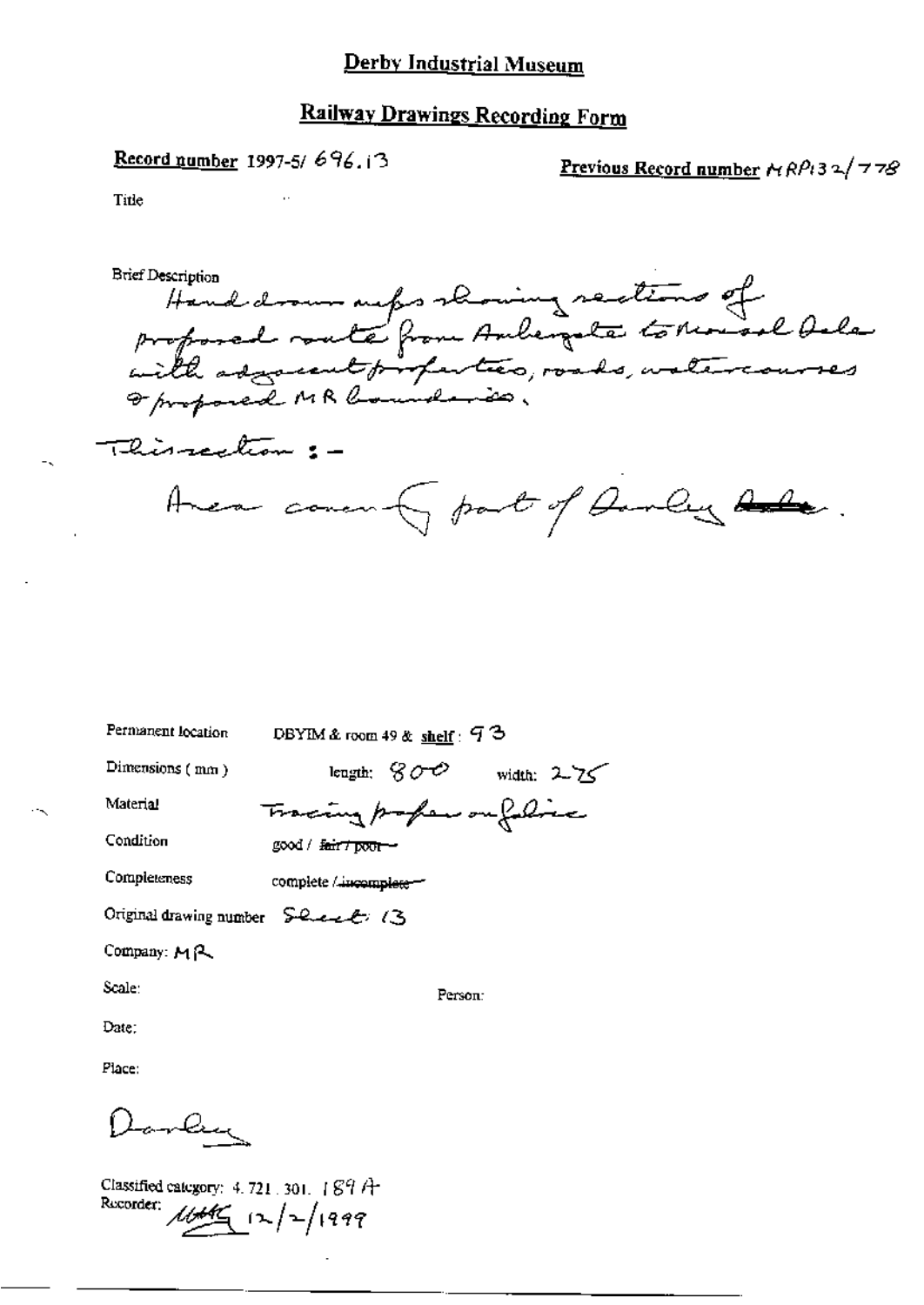Record number 1971-384/ T@ ) -Previous Record number Title

**Brief Description** 

Drawing of professed inter<br>for PO letterboro.

 $33$ <br>DBYIM & room  $49$  & shelf: Permanent focation Dimensions (mm) length: width: Material Condition good / fair / poor Completeness complete / incomplete Original drawing number Company: Scale:  $1'' = 20$  FEET Person: Date:  $1913$ 

Place:

Dorley Dole

Classified category: 4, 721, 301,  $189A$ Recorder:

MISSING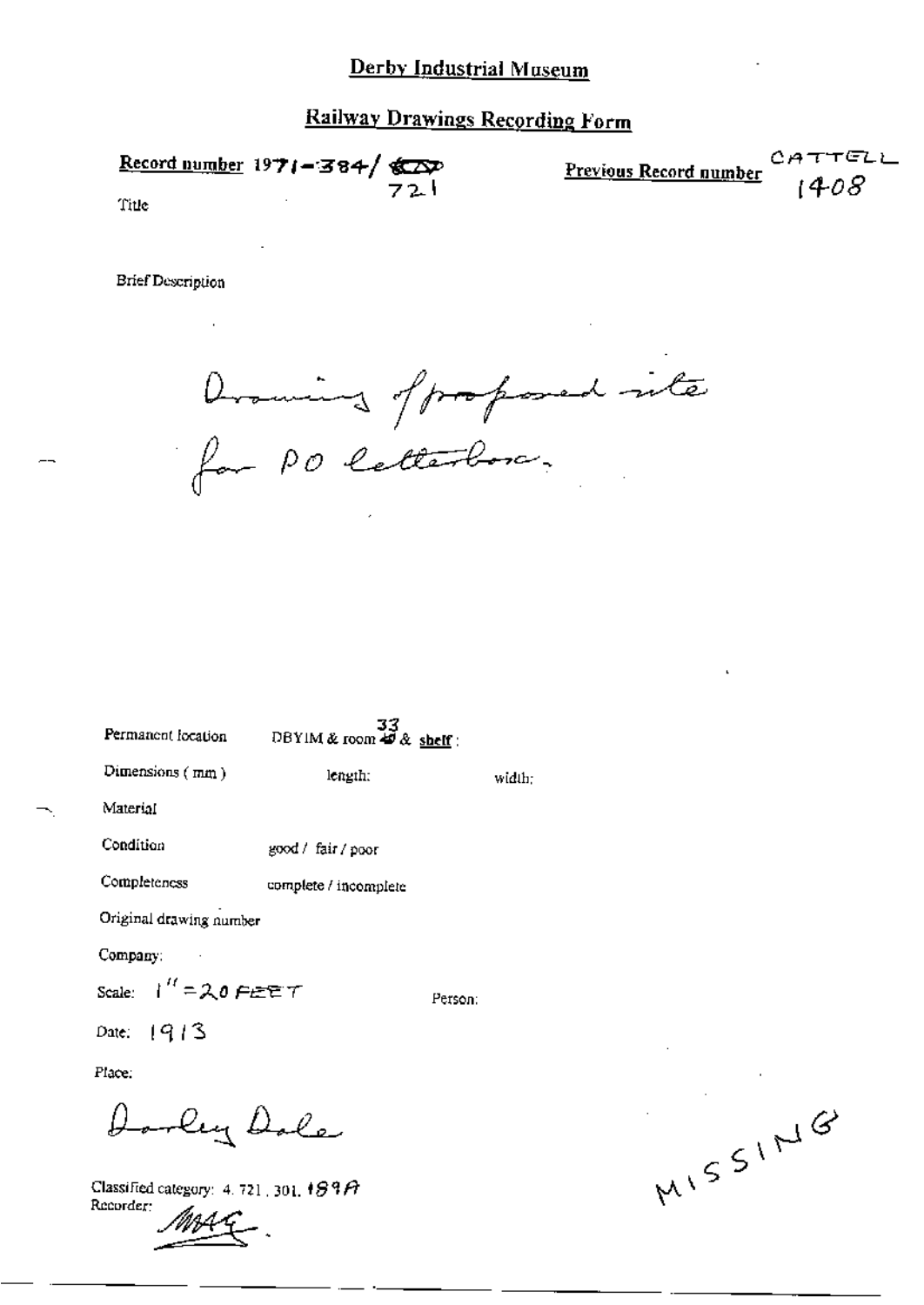Record number 1997-5/696, I

Previous Record number  $\forall RP(3,2/77S)$ 

Title

**Brief Description** Hand drown maps showing sections of with adjacent profection, roads, watercourses Thissection : area covering barber bale-tation, other buildings of to hardly bale South S.B.

Permanent location

DBYIM & room 49 & shelf:  $93$ 

Tracing profess on foliac

Dimensions (mm)

length;  $320$  width;  $220$ 

Material Condition

good / fair / poor-

Completeness

complete / incomplete

Original drawing number

Company: MR

Scale:

Person:

Date:

Place:

Darley Dale

Classified category: 4.721.301. | 89A / Recorder:  $\frac{1}{4446}$   $\frac{1}{2}$   $\frac{1}{4999}$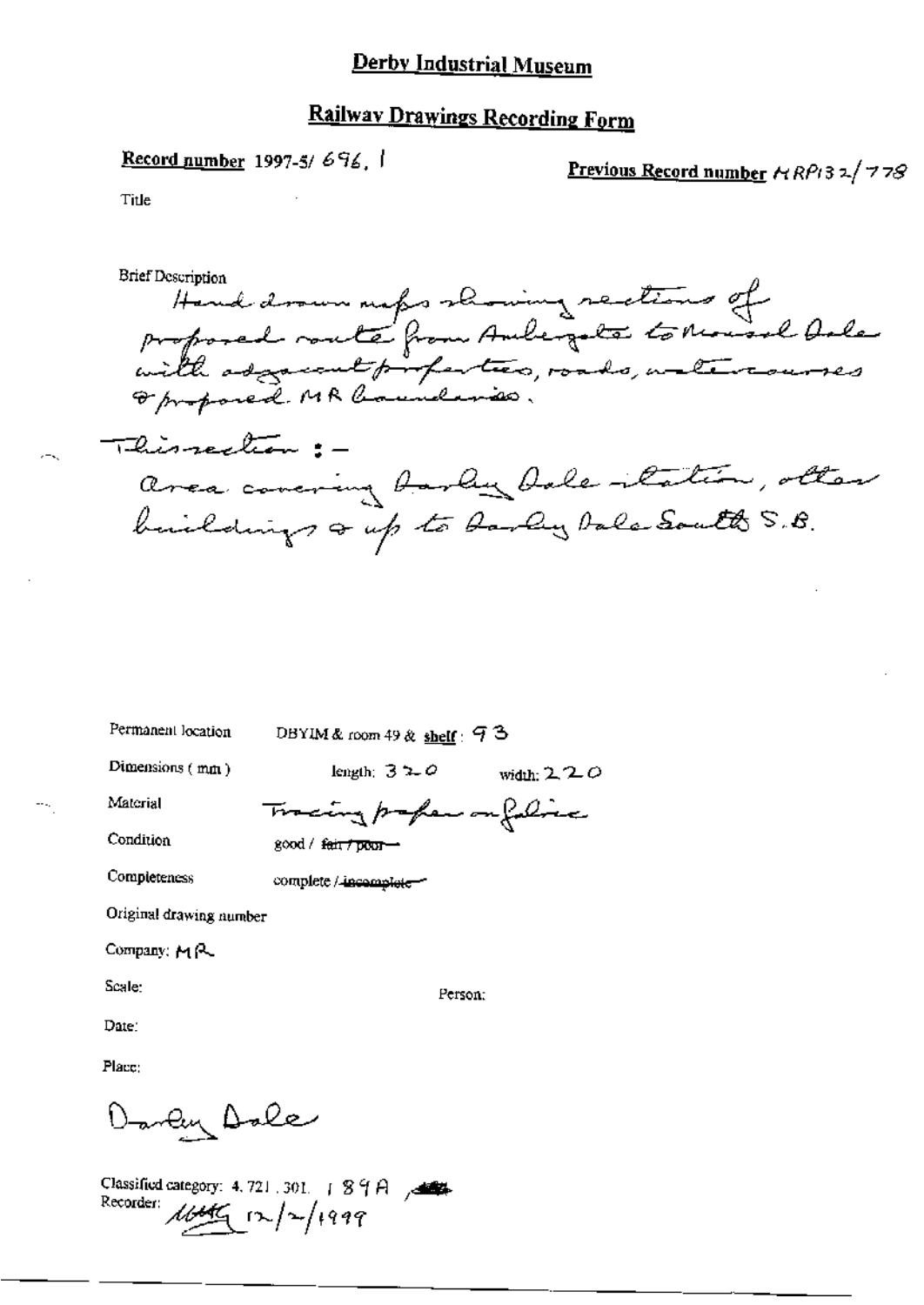# **Railway Drawings Recording Form**

Record number 1997-5/696.12

Previous Record number  $r_1RP_132/778$ 

Title

Hand drawn outer showing restions of<br>proposed route from Auberpote to reveal bale<br>with adjacent profection, roads, watercourses **Brief Description** Thisrection :-Amen to include handy hole states

Permanent Iocation DBYIM & room 49 & shelf:  $93$ 

Dimensions (mm)

length:  $795$  width:  $385$ 

Tracing profess on folice

Condition

Material

good / fair / poor-

Completeness complete / incomplete -

Original drawing number SQ et l'2-

Company: MR

Scale:

Person:

Date:

Darly Dale

Classified category: 4, 721 .301 | 89A Recorder:  $\frac{1}{4000}$  (x/x/1999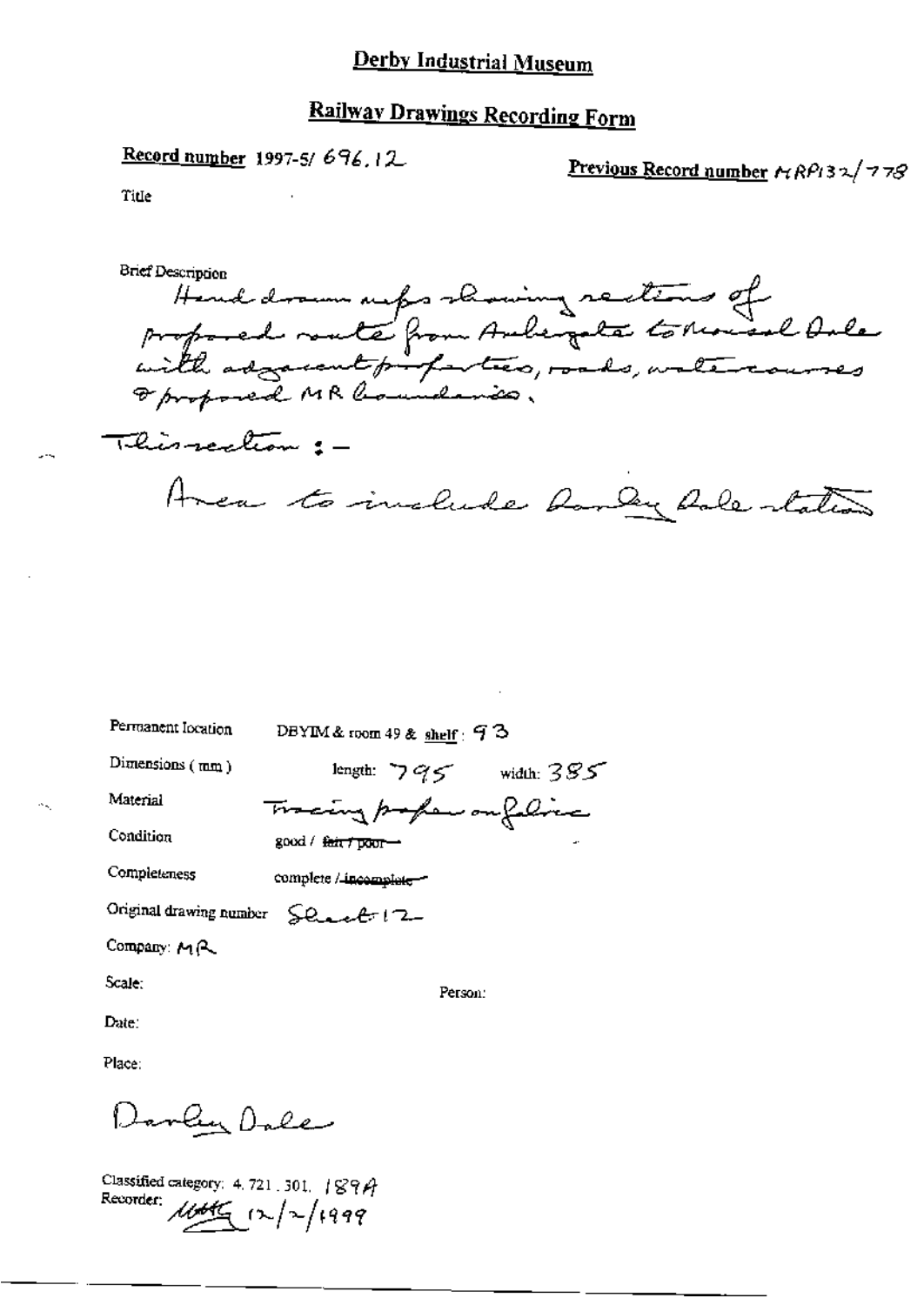Previous Record number  $\mu$  RPi3 2/778

Title

Hand drawn outs showing sections of<br>profored rate from Aubergate to Mousel bale<br>with adjacent profection, roads, watercourses **Brief Description** This rection: avea of port of Darley Dale includes Demant Crossing, Howe Brook

Permanent location

DBYIM & room 49 & shelf :  $93$ 

Dimensions (mm)

length:  $790$  width: 290

Material Condition Tracing paper ou felice good / fair 7 poor-

Completeness

complete / incomplete-

Original drawing number  $\sum Q_{\text{max}} \ell^{-1} (4 -$ 

Company: MR

Scale:

Person;

Date:

Darlin Dale

Classified category: 4.721, 301. | 8919 Recorder: 1645  $(x)/2/1999$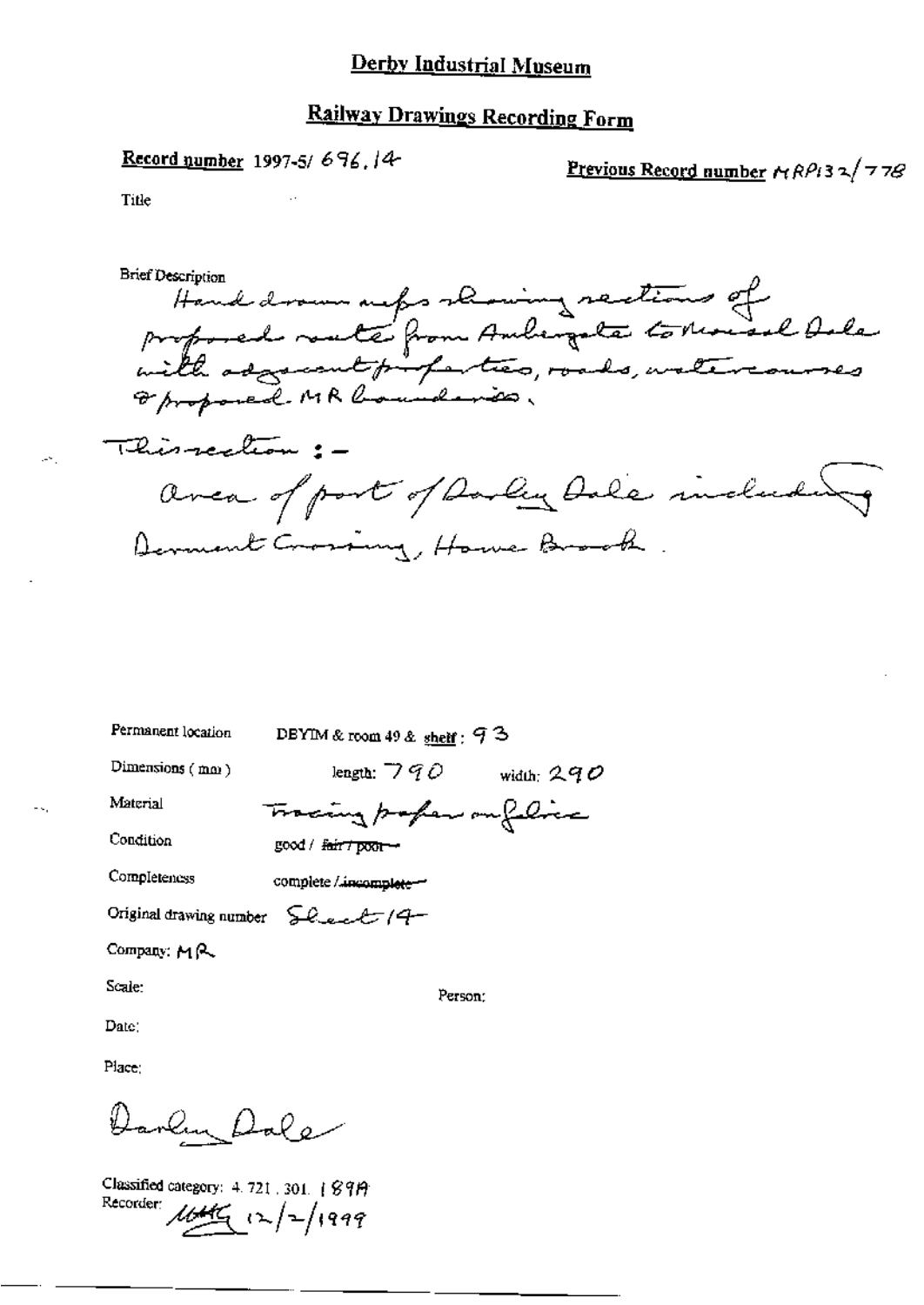#### **Railway Drawings Recording Form**

Record number 1997-5/8 $94$ Previous Record number MRP132/974- $\mathcal{L}_{\text{SUS}}$ Title

**Brief Description** 



| Permanent Incation                      | DBYIM & room 49 & <u>shelf</u> ; r 2, 6                                  |
|-----------------------------------------|--------------------------------------------------------------------------|
| Dimensions (mm)                         | width: $600$<br>length: $(950$                                           |
| Material                                | Paper                                                                    |
| Condition                               | good / fair / pour tom and                                               |
| Completeness                            |                                                                          |
|                                         | Completeness complete / incomplete<br>Original drawing number $\theta$ - |
| Company: $M R$                          |                                                                          |
| Scale: HORIZ $1'' = \frac{4}{3}$ CHAINS | Person:                                                                  |
| Date∶                                   |                                                                          |
| Place:                                  |                                                                          |

Rowsley-barley Dale.

Classified category:  $4.721.301.189A$ Recorder:  $22\pi$   $(7/7/1999)$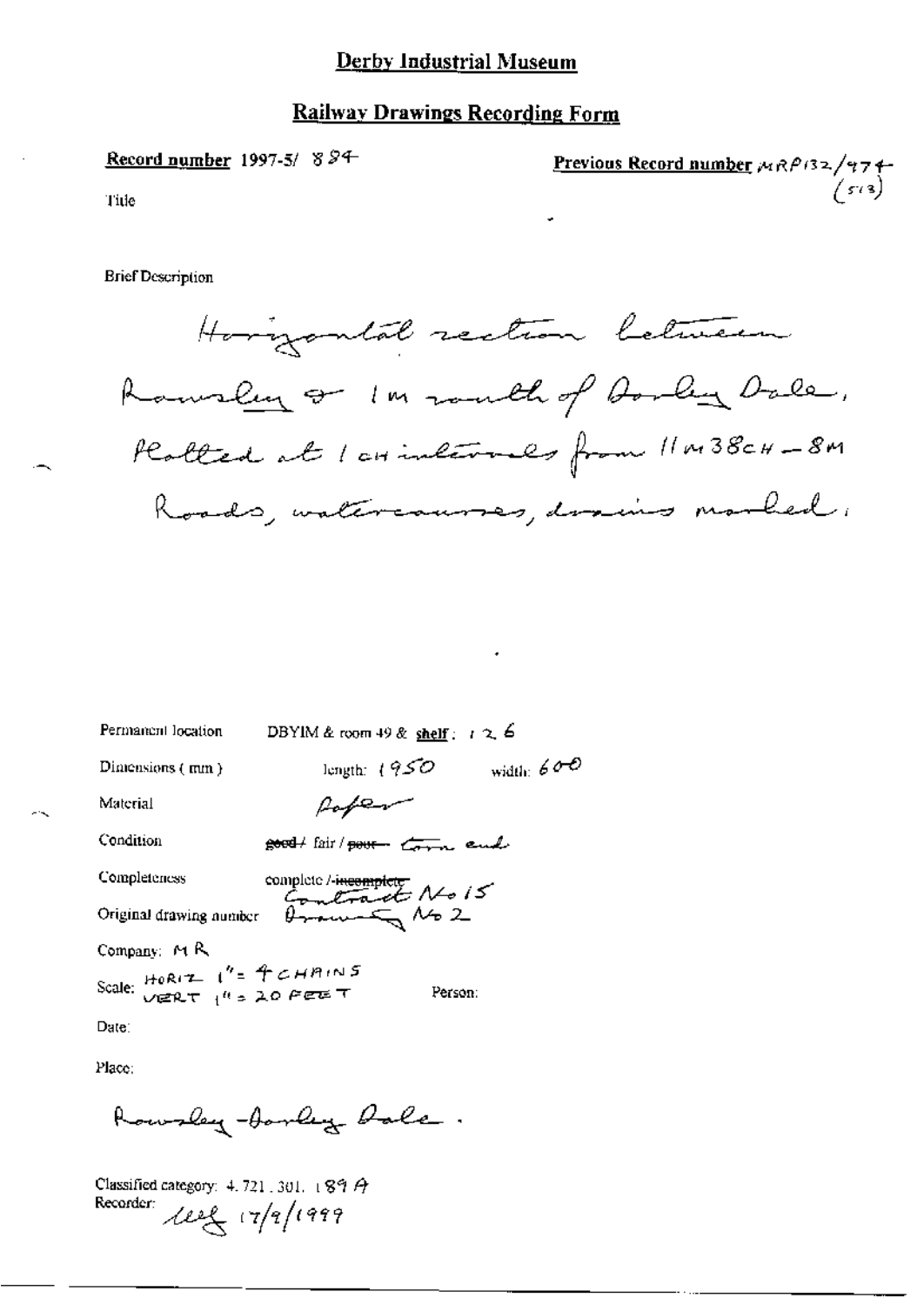Record number  $1971 - 384/689$ 

Previous Record number  $0.477722$ 

Title

**Brief Description** 

Track plan sidings near station.

| Permanent location      | 33<br>DBYIM & room + & shelf: |        |
|-------------------------|-------------------------------|--------|
| Dimensions (mm)         | length:                       | width: |
| Material                |                               |        |
| Condition               | good / fair / poor            |        |
| Completeness            | complete / incomplete         |        |
| Original drawing number |                               |        |
| Company:                |                               |        |
| Scale:                  | Person:                       |        |
| Date: $1915$            |                               |        |
| Place:                  |                               |        |
|                         |                               |        |

Rowsley

Classified category: 4.721, 301.1897 Recorder:

MISSING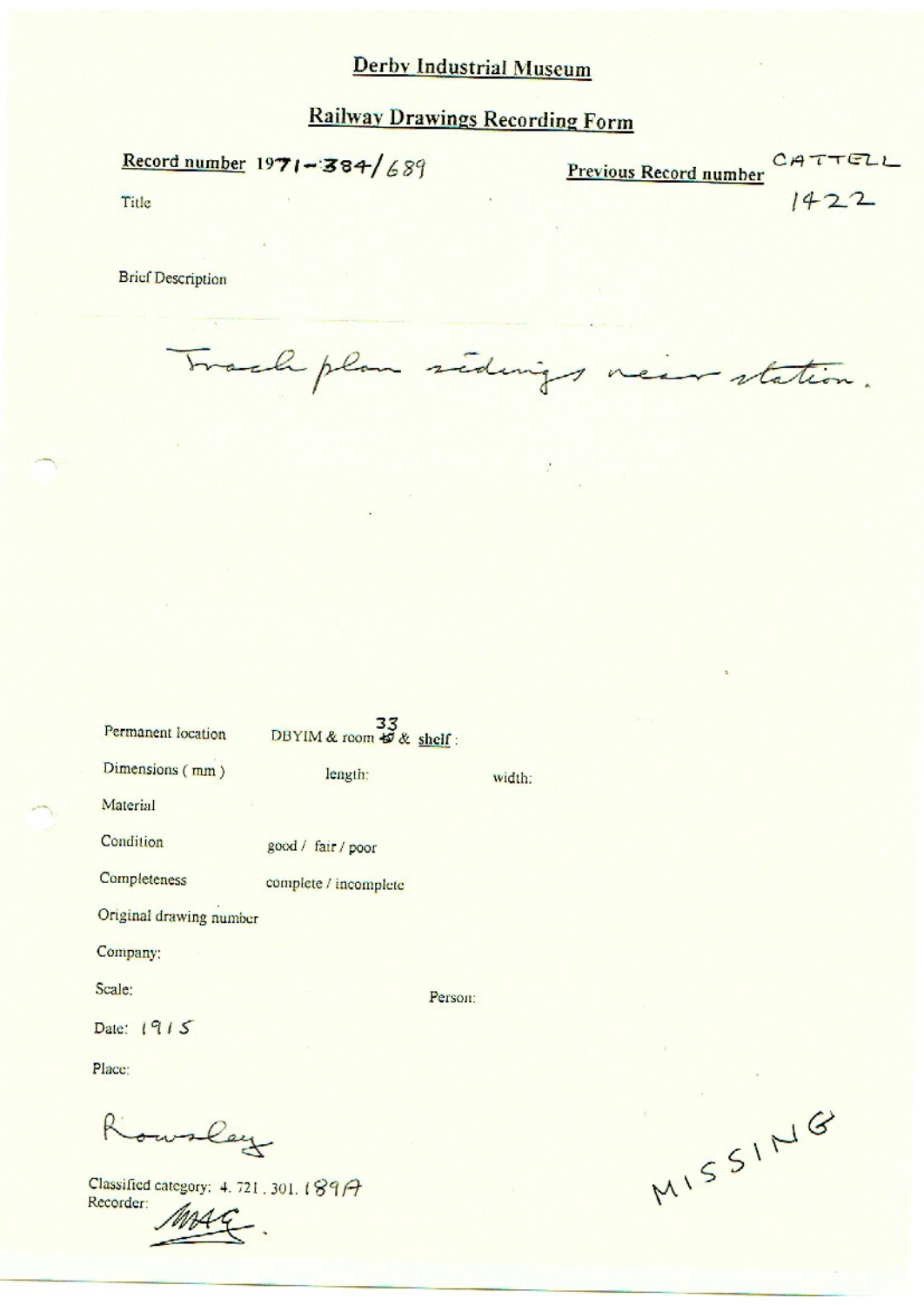### Record number 1997-5/437

Previous Record number MRP132/484-

Title

**Brief Description** 



| Permanent location                       | DBYIM & room 49 & shelf: $\mathbb{Z} \hat{\mathcal{R}}$ |                       |               |
|------------------------------------------|---------------------------------------------------------|-----------------------|---------------|
| Dimensions $(mn)$                        |                                                         | length: $650$         | width: $52.5$ |
| Material                                 | Paper on folice                                         |                       |               |
| Condition                                | good / <del>fair / peor -</del>                         |                       |               |
| Completeness                             | complete / incomplete                                   |                       |               |
| Original drawing number                  |                                                         | 561                   |               |
| Company: $\mu$ R                         |                                                         |                       |               |
| Scale: $\pm \pm \pm \rightarrow$         |                                                         | Person: $\rightarrow$ |               |
| Date:                                    |                                                         |                       |               |
| Place:                                   |                                                         |                       |               |
| Rowrley                                  |                                                         |                       |               |
| Classified category: 4, 721, 301, 189 ft |                                                         |                       |               |

Recorder: 1164 17/3/1998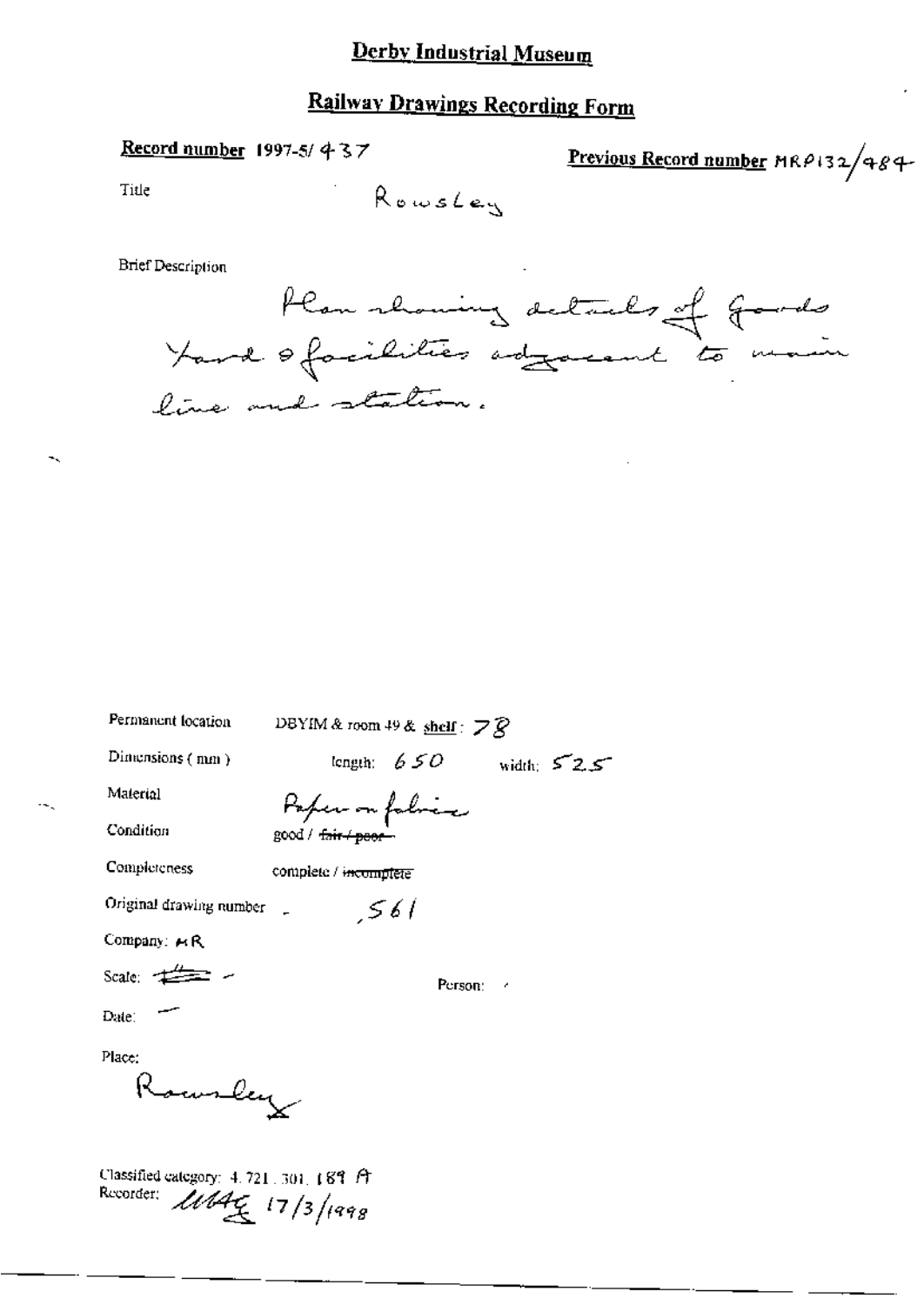# Railway Drawings Recording Form

Record number 1997-5/112

Previous Record number  $HRP/32$ /114

Title

ROWSLEY SIDINGS

**Brief Description** 

Plan of tracks south of Rousley North Fauncheon for affrase 20 chains. Site of proposed gas lamp mashed A.

O

| Permanent location                                                                | DBYIM & room $+9$ & shelf: $57$ |               |             |
|-----------------------------------------------------------------------------------|---------------------------------|---------------|-------------|
| Dimensions $(mm)$                                                                 |                                 | length: $670$ | width: $34$ |
| Material                                                                          | Refer                           |               |             |
| Condition                                                                         | good / fair / poor              |               |             |
| Completeness                                                                      | complete / is essmplete         |               |             |
| Original drawing number $153/8$                                                   |                                 |               |             |
| Company: M.R.                                                                     |                                 |               |             |
| Scale: $1'' = 66$ Fee T                                                           |                                 | Person:       |             |
| Date: $75$ me 1918                                                                |                                 |               |             |
| Place:<br>Rawsley                                                                 |                                 |               |             |
| Classified category: 4, 721, 301, 189 $A$<br>Recorder:<br>$m_{12} \lambda / 7/97$ |                                 |               |             |